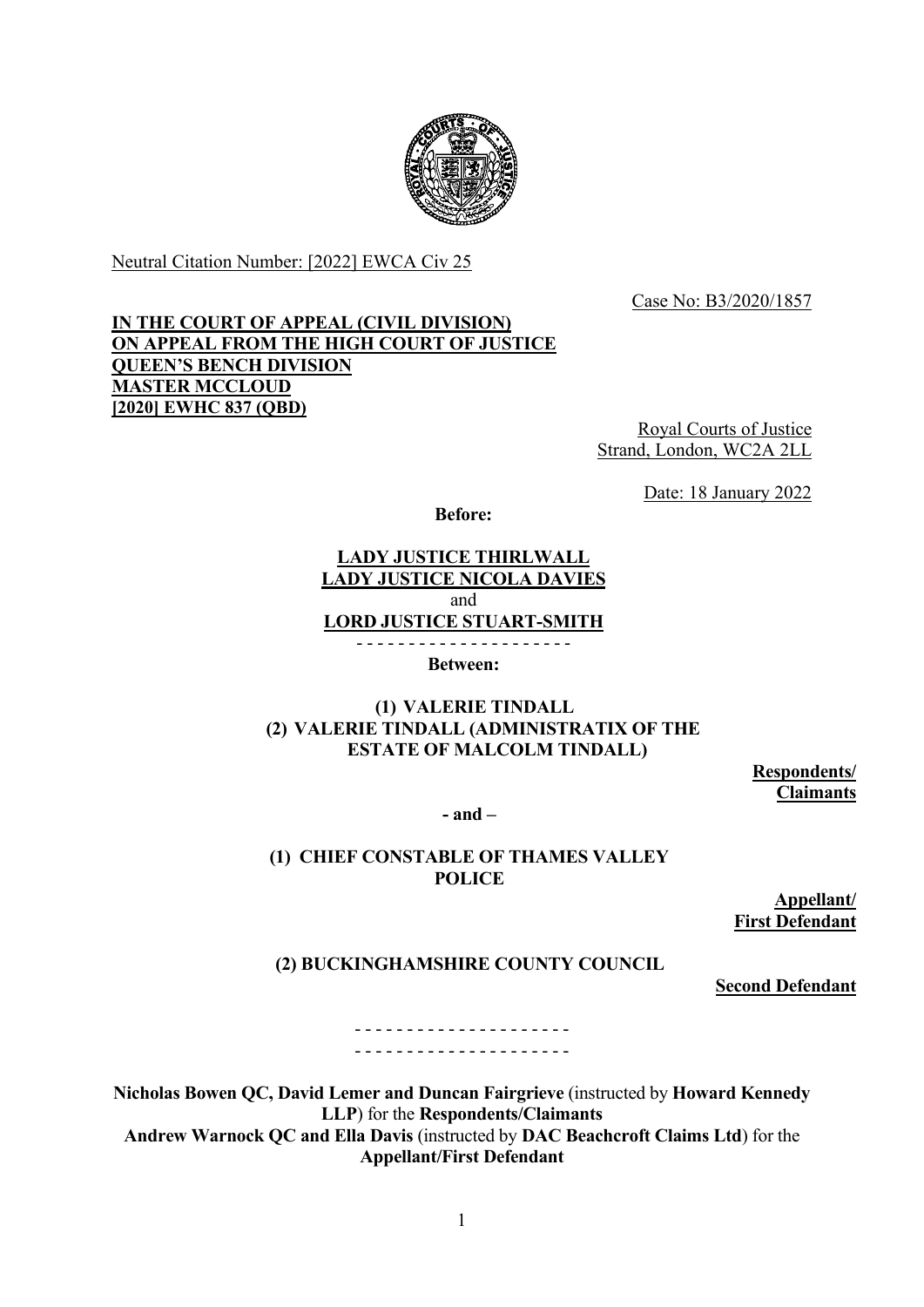Hearing dates: 5-6 October 2021

Remote hand-down: This judgment was handed down remotely at 10.30am on 18 January 2022 by circulation to the parties or their representatives by email and by release to BAILII and the National Archives.

- - - - - - - - - - - - - - - - - - - - -

# **Approved Judgment**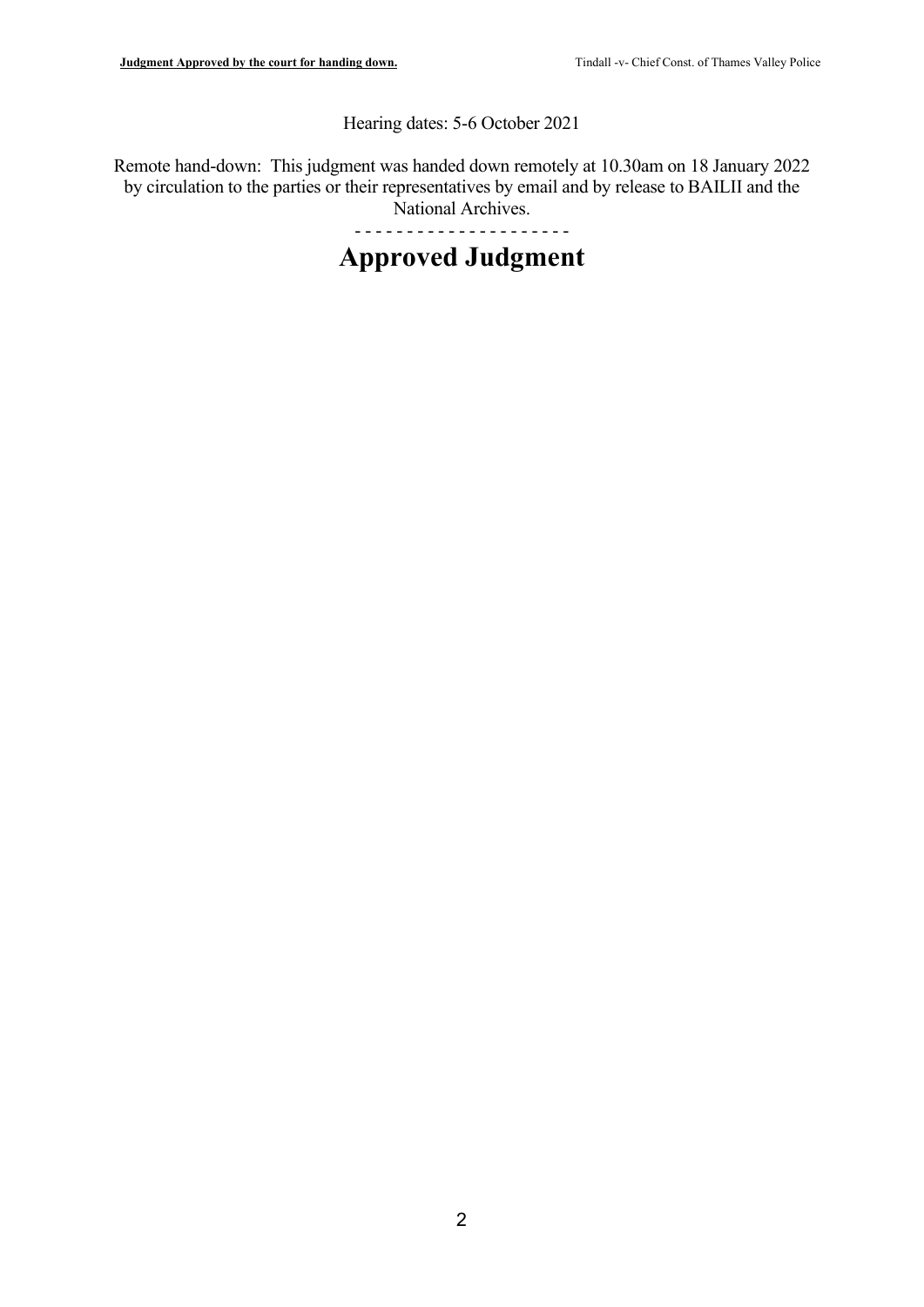#### **Lord Justice Stuart-Smith:**

#### **Introduction**

- 1. The issue in this appeal is whether the facts pleaded by the Claimant against the First Defendant ["the Chief Constable"] disclose a reasonable cause of action in tort, capable of giving rise to an award of substantial damages. The Chief Constable applied to strike out the Claimant's claim against him as disclosing no reasonable cause of action or, alternatively, for summary judgment, Master McCloud refused both applications. The Chief Constable now appeals against the Master's refusal.
- 2. The proceedings arise out of a fatal road traffic accident which occurred at about 5.45 am on 4 March 2014 and which, for the purposes of this appeal, must be taken to have occurred in the circumstances set out in the Claimant's Statements of Case. In briefest outline, the Claimant claims as the widow and administratrix of the estate of her late husband, Mr Malcolm Tindall, who was killed while driving on the A413 road between Wendover and Amersham. A car driven in the opposite direction by a Mr Carl Bird went out of control on black ice and collided head-on with Mr Tindall's car. Mr Bird was also killed.
- 3. There had been another accident on the same stretch of road about an hour earlier, also caused by black ice. In the first accident the driver, Mr Kendall, had lost control of his car, which rolled over and ended up in the ditch, causing him to suffer injuries for which he was taken to hospital. Police officers, for whom the Chief Constable is responsible, attended the scene of the first accident. They arrived about 20 minutes after it had happened and were there for about 20 minutes. While there they cleared debris from the road and put up a "Police Slow" sign by the carriageway. Having done that, they left the scene about 20 minutes or so before the fatal accident that is the subject of these proceedings, taking their "Police Slow" sign with them. It is alleged that their conduct at and on leaving the scene was negligent and that the Chief Constable is vicariously liable to the Claimant in tort.

## **The Facts**

4. Master McCloud provided a summary of the facts as alleged by the Claimant.

"4. … Here, a driver called Mr Kendall had an accident on a fairly fast stretch of country road, on a winter morning when a portion of the road had been frozen over causing black ice due to a nearby water leak and flooding. The vehicle came off the road. Mr Kendall sustained non life-threatening injuries. By chance, Mr Kendall had worked as a road gritter, and was familiar with the stretch of road in question. He was very concerned that any further vehicles coming at speed down that road would encounter the unexpected ice and have accidents. At the scene of the accident whilst awaiting for rescue he started to warn vehicles in the road by signalling to them to slow down. When the police attended he stressed to them that the situation was dangerous. He had stressed that when he made his emergency call.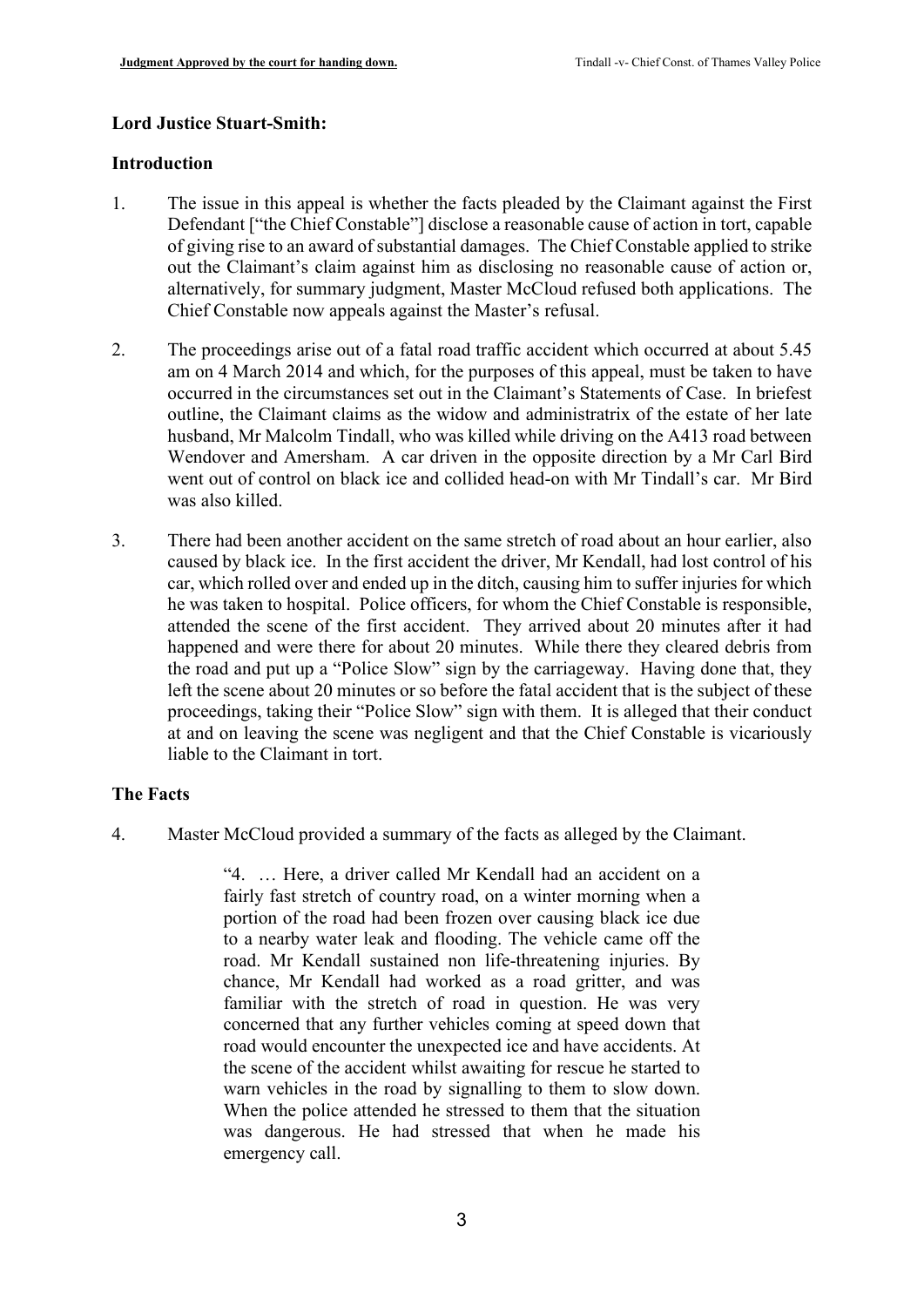5. During the rescue the police put out a warning sign, and then once the accident was cleared sufficiently and the road swept of any debris and Mr Kendall removed to hospital, the police at the scene removed the sign and left the site effectively as it had been prior to Mr Kendall's accident, which is to say covered in black ice and dangerous. Nobody remained to warn traffic, no signs were left and no functional steps were taken at the site to ensure further traffic knew of the hazard once the police left.

6. Not long afterwards Mr Tindall was driving his vehicle on the same stretch of the road. An oncoming driver (Mr Bird) lost control on the ice, and there was a head-on collision with Mr Tindall's vehicle. Mr Tindall was killed. Mr Bird was killed. A passenger in Mr Bird's car was airlifted to hospital and survived. …"

- 5. Additional facts pleaded in the Claimant's Particulars of Claim included that during the 13 minutes that he was on the phone to the call handler, which continued up to the arrival of the first police car, Mr Kendall was unable to continue his attempts to stop the traffic. He told the call handler that his back and chest were hurting and that he had tried to flag down a van, which slowed but did not stop. He told the call handler that there was ice all over the road which was the reason he had spun off and was informed by the call handler that officers were on their way and that they had been warned about the ice and that the road was dark and fast. But for his contact with the police call handler and the subsequent engagement and arrival of the police Mr Kendall would have persisted in his attempts to slow or stop the traffic to prevent any further accidents caused by the patch of black ice. At or around the time that Mr Kendall finished talking to the call handler (during which he had not been attempting to alert traffic) police officers had arrived and first placed then removed a single warning sign. The fire and ambulance services arrived at about the same time as the police and Mr Kendall was taken to hospital.
- 6. In relation to the police response, the Claimant pleads that two police constables arrived at 5.03 am. A third officer attended three minutes later. All three officers understood that they were being called to an incident where there was a hazard consisting of ice in that area. One police officer placed the only "Police Slow" sign that they had with them on the northbound carriageway (i.e. the carriageway for Mr Bird's subsequent direction of travel) after ensuring that Mr Kendall was not seriously injured. A second officer checked the road for debris and swept the road. All three officers were aware of the ice hazard on the carriageway and of Mr Kendall's concern that it was very dangerous. One officer made a call to his control centre requesting a gritter, though it is alleged that his request was insufficiently "robust" and did not communicate the urgency of the situation. The three officers remained on the scene until 5.26 am when they left, taking the single "Police Slow" sign with them. They did so believing that there was no hazard and having failed to discover or inspect the sheet ice. The fatal accident happened about 20-25 minutes later.
- 7. Apart from alleging that the "Police Slow" sign was placed on the northbound carriageway, the pleadings do not disclose where it was in relation to Mr Kendall's car, the debris that was cleared by the police, or the area of black ice. The Particulars of Claim allege that Mr Bird was travelling northbound when he lost control "on a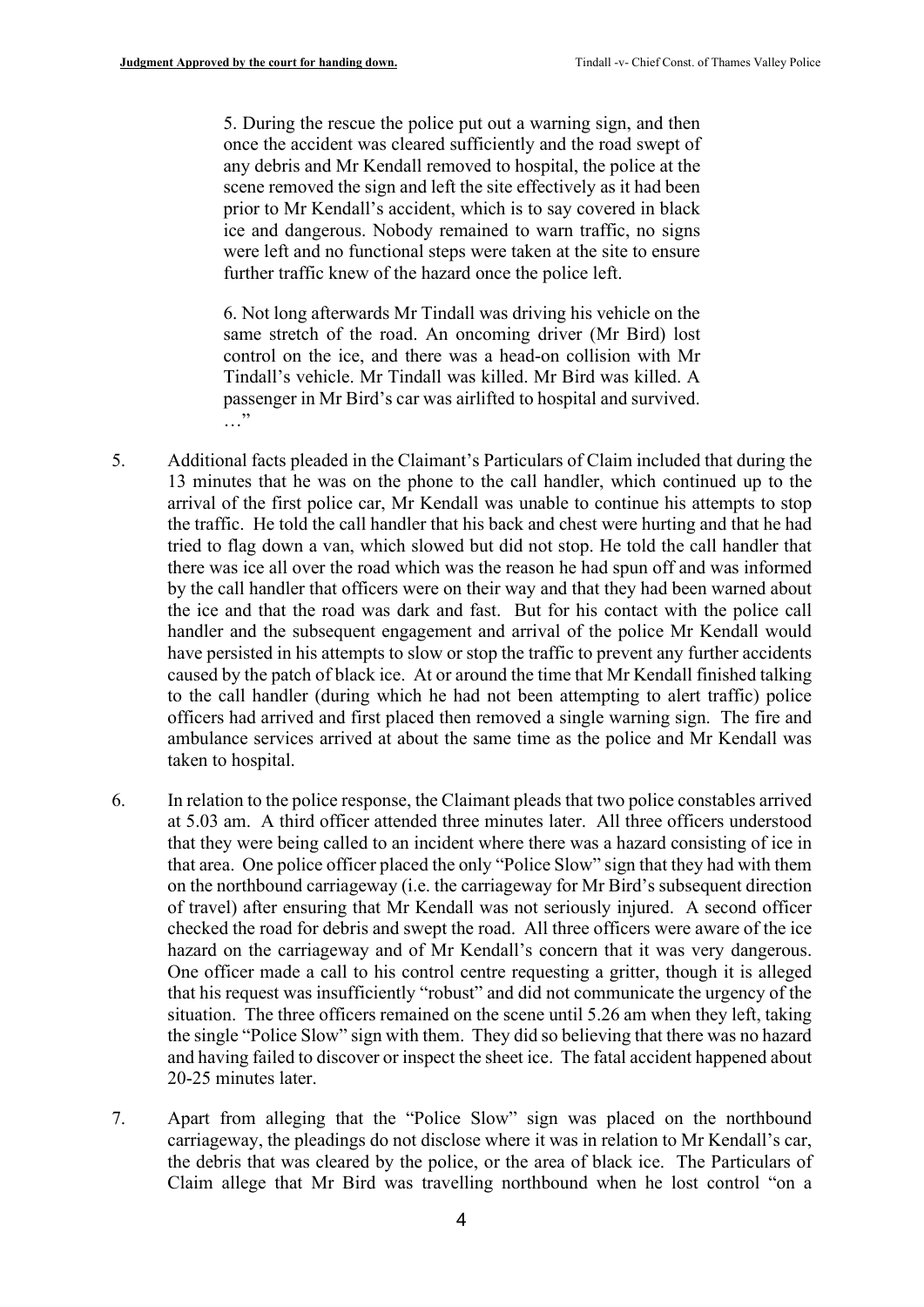localised but large area of black ice outside Mapridge Cottage". His car then crossed into the path of Mr Tindall's car, which was travelling in the opposite direction. The Particulars of Claim also allege that water had been present on the section of the road close to Mapridge Cottage for some weeks prior to the accident. This last allegation appears to be primarily or solely relevant to the claim against the second defendant Highway Authority.

- <span id="page-4-0"></span>8. During the hearing, it was necessary to clarify precisely what was being said on each side about Mr Kendall leaving the scene. For the purposes of this appeal the Chief Constable accepts that, but for the arrival of the police, Mr Kendall would have continued his attempts to alert other road users. For her part, the Claimant accepts that it was simply the arrival of the police on the scene that influenced Mr Kendall to go in the ambulance. The police did not say or do anything (either directly to Mr Kendall or generally) to encourage him to stop his attempts or to go in the ambulance; still less did they direct or in any way coerce him to stop what he was doing or to leave. The explanation for his decision to go in the ambulance (if any explanation is needed for someone who was removed on a body board) was his private expectation and assumption that the police would take over and alert road users to the danger. Specifically, the Claimant's reference in her skeleton argument to the police "placing Mr Kendall into the care of the ambulance service" implies no coercion or encouragement to Mr Kendall to stop his attempts to alert other road users. That is clear from the witness statement of Mr Kendall that forms the basis for the reference in the skeleton argument, where Mr Kendall said: "I spoke to one of the police who had arrived and he walked with me back to my car and examined it. He conducted a negative breath test then placed me into the care of the ambulance service, which had also arrived, along with the fire brigade. At this stage, I assumed that the police were clearly in control of the scene so thought no more about it and was treated at the scene then transported by ambulance to hospital."
- <span id="page-4-1"></span>9. The pleaded allegation that the officers "having promptly attended were in a position to (and did) take control of the accident scene but their negligence in assuming control/responsibility and then relinquishing it *prevented Mr Kendall and other interested members of the public exercising self-help and protective measures"* must also be read in light of the explanation just given about how Mr Kendall came to leave. In my judgment, it is not accurate to suggest that the police "prevented" Mr Kendall from taking additional steps. At its highest, their mere presence caused Mr Kendall to decide to leave. There is no evidence or suggestion that there were other interested members of the public involved.

## **The pleaded case on liability**

10. Having pleaded that the police owed Mr Tindall a duty not to make things worse, the case against the Chief Constable is pleaded at [58]-[61] of the Particulars of Claim as follows:

> "58. Either individually or in concert with each other, all three of the said officers (and Mr Wilkie, the call handler) by their conduct made matters worse in that their attendance, and subsequent negligence, led directly to Mr Kendall (and other drivers who would have come to his aid) ceasing his own attempts to warn other motorists by vigorous arm waving and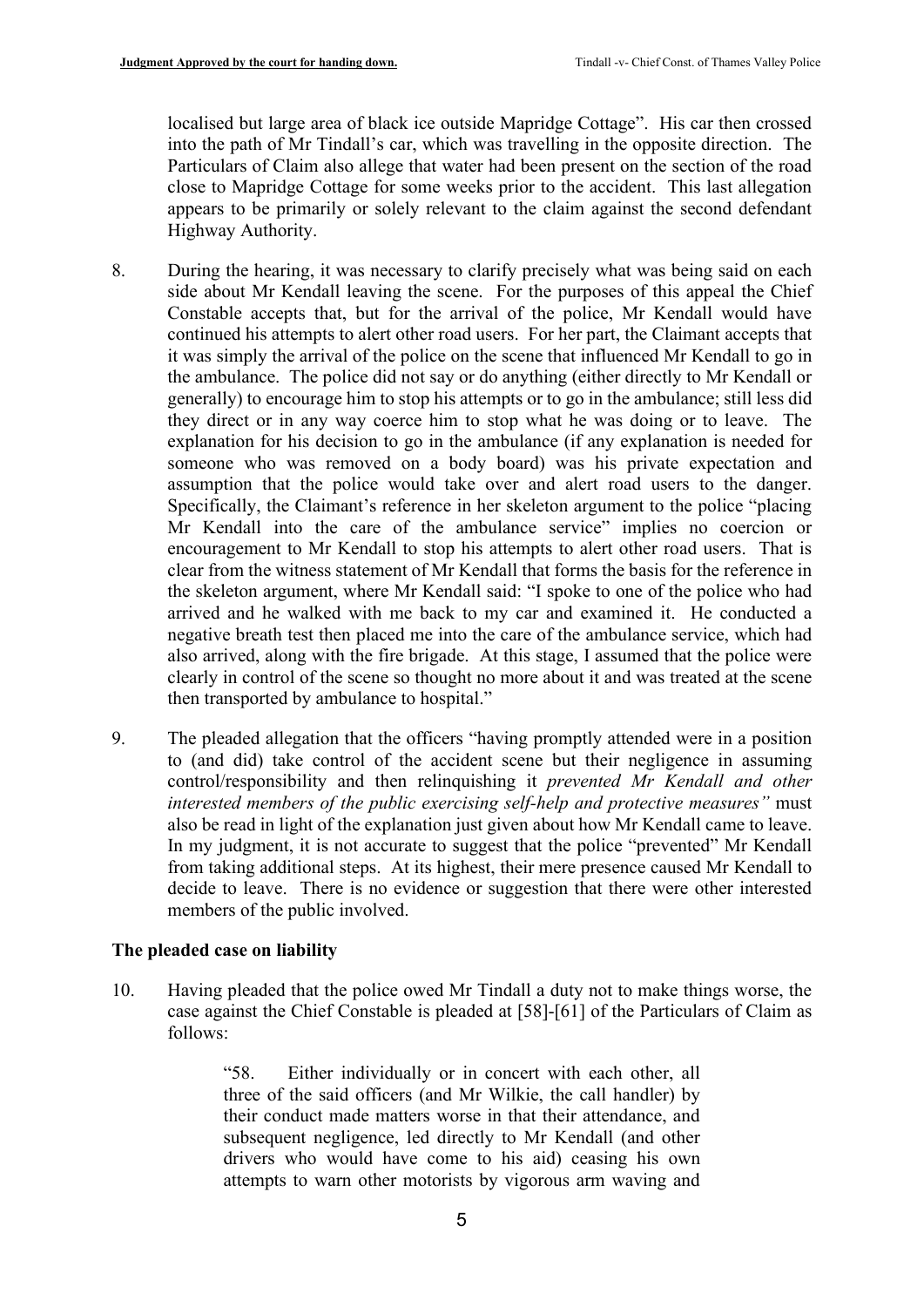gesticulation at the side of the road. In the short time that he attempted to warn incoming cars he had been successful in slowing traffic to safe speeds. Matters were made far worse by the attendance of the police as:

a. had Mr Kendall known they were not planning to attend, he would have persisted and or summoned help from others, in his endeavours to slow the traffic and warn motorists of the hazard ahead.

b. Further, but for the attendance of the police, the fire service would in all probability have taken control and remained at the scene and ensured the safety of road users until the ice hazard was cleared.

59. Further/alternatively the [Claimant] reserves the right to argue (in addition to and distinct from the making things worse duty):

a. failed to carry out any form/or any sufficient form of risk assessment or otherwise to appreciate the icy state of the highway and that there was an imminent danger to the lives of road users.

b. Failed to take any or any sufficient steps to slow the traffic, specifically:

i. not being in possession of at least two police slow/hazard warning signs;

ii. not placing any appropriate signs/warnings/ their own police vehicles to slow the traffic before vehicles encountered the black ice;

iii. having placed a single "police slow" sign removed it when they decided to leave the scene of Mr Kendall's accident.

c. Failed to prevent a further accident by not requesting/pressing the call handler with any urgency to request a gritter from the Highways Agency.

d. Alternatively, if a sufficient request was made by the officers the call handler failed to request the gritter.

e. Not staying at the scene until the gritters arrived or other precautionary safety measures were taken to ensure the safety of road users.

f. Failed to close the road.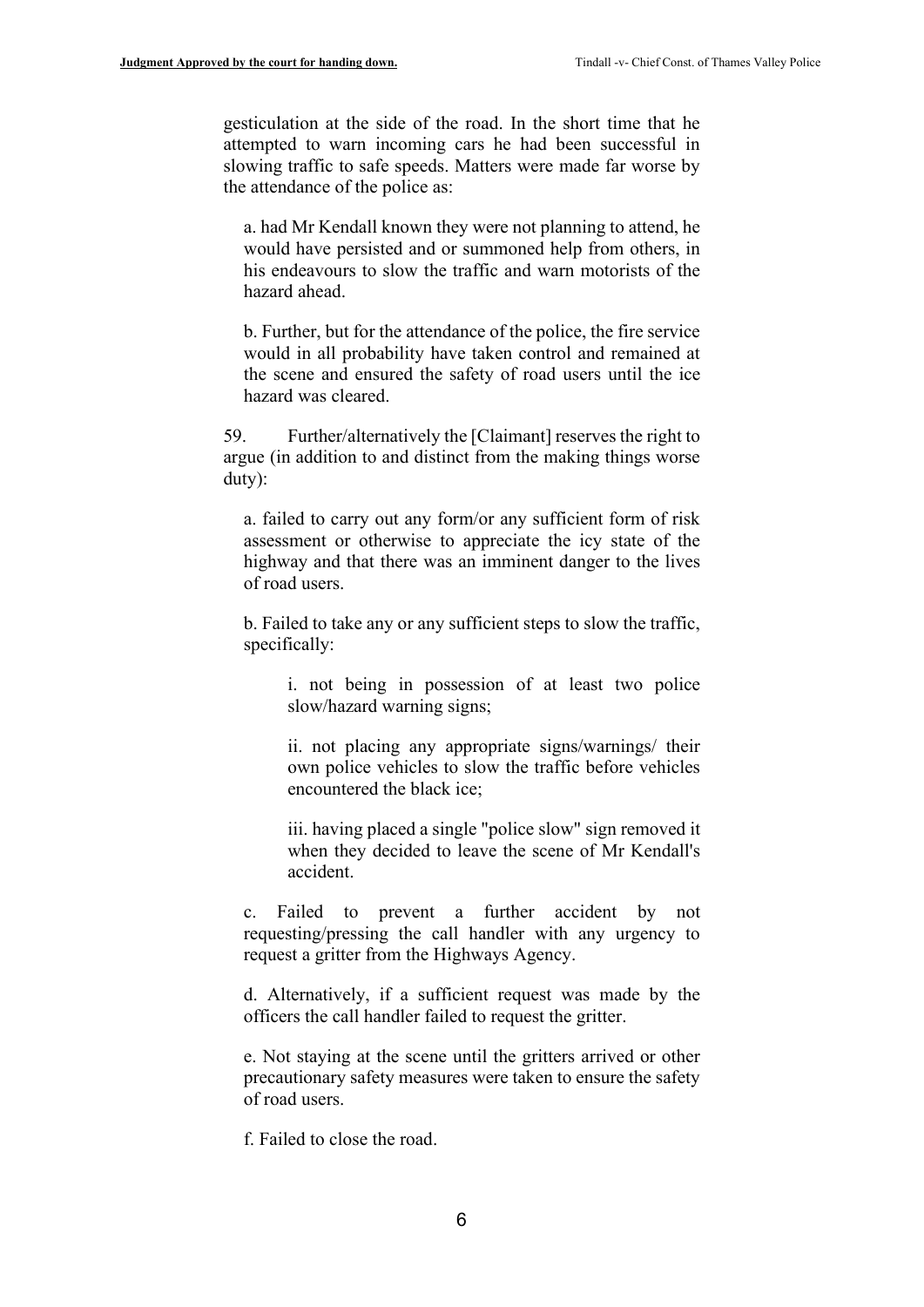g. Failed to request appropriate support from either the fire service or other police officers.

h. Assumed responsibility/control and then relinquished it.

60. Further, the breaches pleaded at paragraph 59b(i) and 59c above were caused or contributed to by a failure in training, the systemic failures as found by the Misconduct Tribunal and set out between paragraphs 46-51 above, and/or by a failure to train and/or the three officers lack of knowledge of the relevant policies/protocols setting out when and how attending officers should trigger a gritting request or deal with a road traffic accident on a single carriageway.

61. The actions of the three officers were negligent and their positive acts (and if necessary their failures) were causally connected to the second collision which killed both drivers."

11. It can therefore be seen that, while [58] alleges breach of the duty not to make things worse, [59]-[61] allege breach of a duty to protect Mr Tindall from harm.

#### **The judgment below**

12. Having summarised the facts Master McCloud turned to the law:

"8. … I do not feel the summary judgment application adds much, here, since the real argument is as to whether on the current state of the law and without a trial I can determine that there is no reasonable argument that the Police came under a duty of care to Mr Tindall and drivers like him.

9. …

10. The 'orthodox' legal position is that absent a specific statutory provision creating civil liability, public authorities stand in the same position as other individuals in relation to tort. There is, generally, no positive duty to protect individuals from harm. Yet if a public authority takes steps which create or make worse a source of danger they may be held to come under a duty of care towards those foreseeably affected. … The existence of a duty of care does not under current understanding of the law, depend on notions of public policy (cf *Anns v Merton LBC*) but rather on the "long established principles". Thus simply setting up a protective system such that an emergency call was not categorised adequately did not create a tortious duty (*Michael*), yet the police in Robinson came under a duty to an innocent passer-by when they chose to apprehend a suspect in a public place and in the process caused injury to the innocent person (*Robinson*). In *GN v Poole*, the local authority carried out risk assessments of children but were held not to come under a duty of care in tort for failure to protect/failure to exercise statutory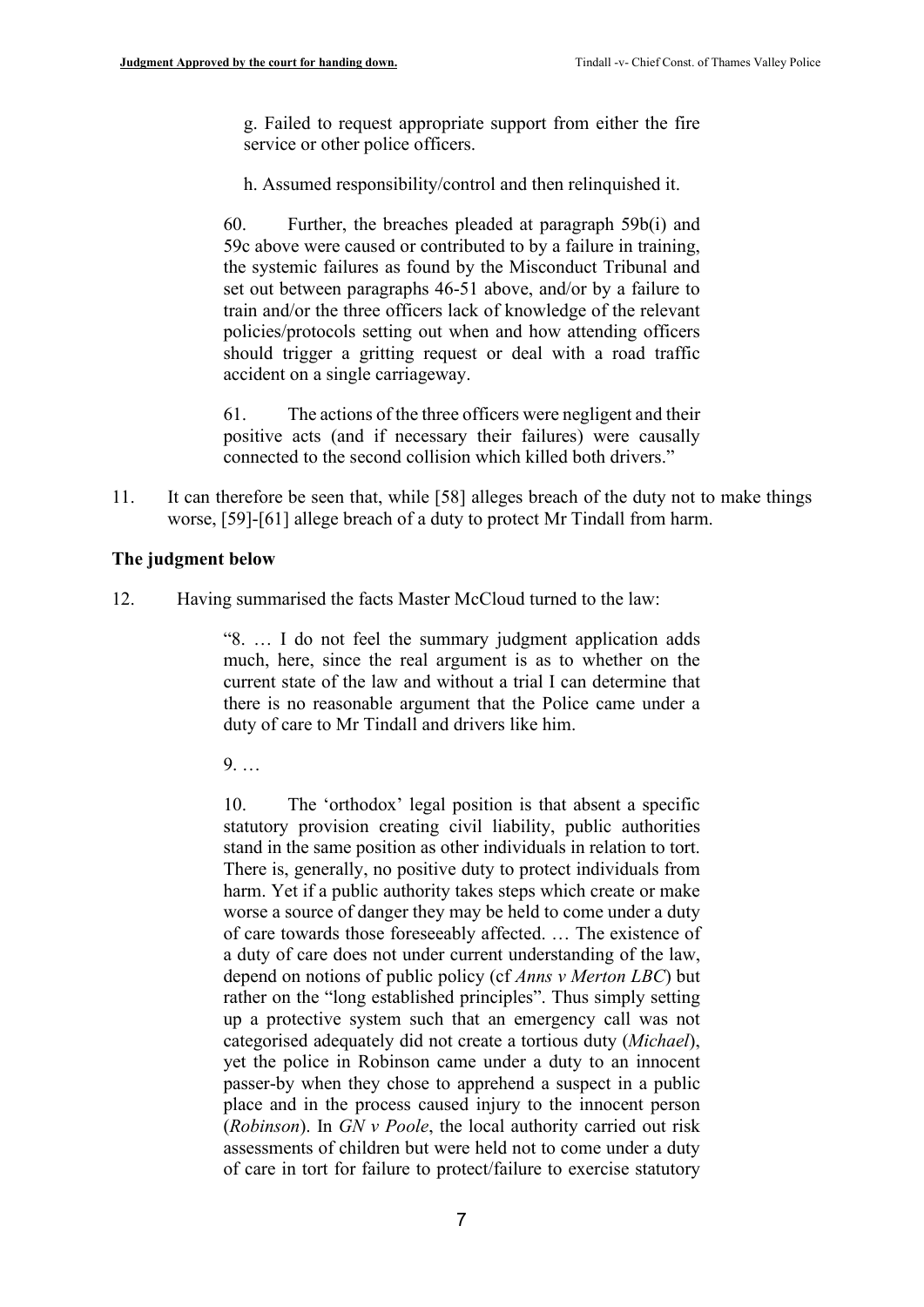powers: the assessments did not amount to the provision of a service upon which the children or the mother were entitled to rely.

… [The Master then referred to other authorities on which submissions had been made]

15. In my judgment what the above cases … show is that what amounts to an intervention which makes things worse is a very fact dependant exercise. In this case, we have police who actively attended, placed a warning sign, arranged removal of a person who was engaged in warning traffic, then removed the warning sign after having taken only minimal steps (sweeping the road of debris) to render the road safe. This may very well, on the facts, amount to sufficient intervention that they made matters worse, both in relation to how the position was at the time when Mr Kendall was warning traffic and at the time when they had erected the warning sign. I cannot say that the case as pleaded discloses no good legal grounds, or stands only a fanciful chance of success. It may lie on the spectrum of cases between 'no duty and duty' and where the line is to be drawn cannot fairly be an exercise based on assumed facts and argument at a strike out application given the evident flux which the law is experiencing in the light of the recent run of Supreme Court authority post-dating the various cases cited above. …

… [After further reference to cited authority the Master concluded:]

19. As noted at the start I have not exhaustively rehearsed the content of the skeletons or the authorities, nor have I referred expressly to all cases mentioned to me. For the reasons above, I dismiss this application on the basis that the argument that the Police made matters worse is not bound to fail on present authority. Indeed, nor is the alternative argument (which I have not needed to consider in detail given my view as to the first argument, namely that this is a case which may amount to 'making matters worse') that the police had taken control assumed responsibility in circumstances, where the police may be held to have had sufficient power to influence the situation so as to create a sufficient relationship between them and road users at that time and place and in those circumstances."

## **The Grounds of Appeal**

- 13. The appeal is pursued on three grounds:
	- i) Ground 1 is that the Master erred in concluding that it was arguable that the Chief Constable owed a duty to the Claimant because his officers had made things worse by attending at the earlier accident and leaving again even though they did nothing which either created or increased the hazard posed by ice on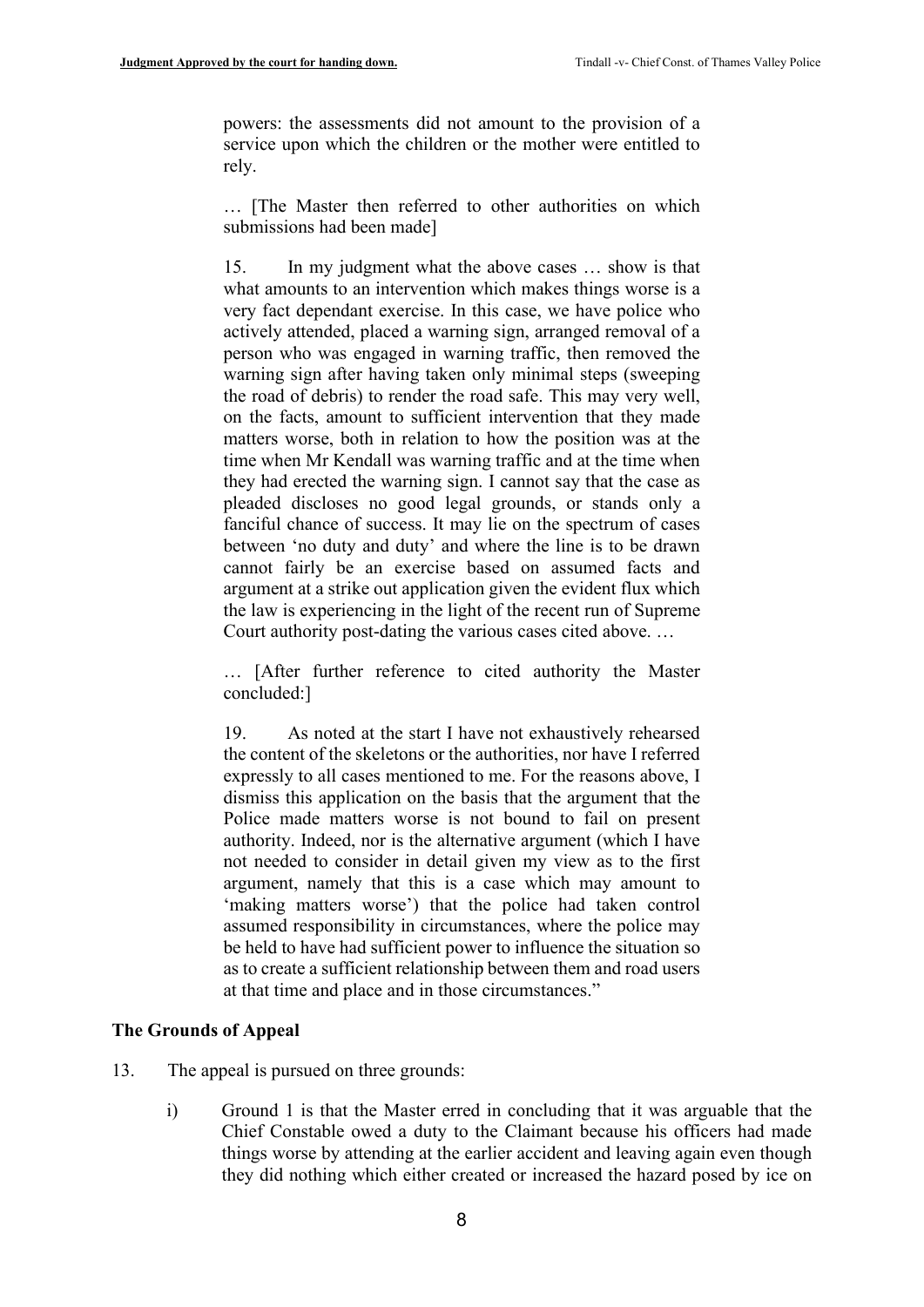the road. In particular it is submitted that the Master erred in holding that the police arguably made matters worse by removing Mr Kendall from the scene and by holding that they made matters worse by placing a warning sign on the road for the duration of their attendance and then removing it when they left the scene;

- ii) Ground 2 is that the Master erred in concluding that it was arguable that the police officers owed a duty because they had taken control and assumed responsibility in circumstances where they might be held to have had sufficient power to influence the situation so as to create a relationship of proximity between them and road users;
- iii) Ground 3 is that the Master erred when concluding that the point of law in this appeal could only be determined after a trial of the facts.

# **The submissions**

## *The Chief Constable's submissions*

- 14. The Chief Constable submits that the law about when a public authority may owe a duty of care is settled by recent decisions of the Supreme Court, which reassert principles that can be traced back to *East Suffolk Rivers Catchment Board v Kent* [1941] AC 74 ["*East Suffolk*"]. He submits that public authorities stand in the same position as private citizens for the purposes of the law of negligence and the imposition of a duty of care. Like private citizens, public authorities do not generally owe a duty of care to protect individuals from harm. No novel propositions of law are involved in this appeal. Accordingly there is no need or justification for resorting to a *Caparo* analysis. The case is on all fours with the decision in *Ancell v McDermott* [1993] 4 All ER 355 ["*Ancell*"] and to be decided in accordance with established authority.
- 15. On Ground 1, the Chief Constable submits that the Master misunderstood the facts because nothing done by the police (other than the fact of their arrival) influenced Mr Kendall to leave the scene in the ambulance. Therefore, even if Mr Kendall's departure in the ambulance removed one potential source of warnings for approaching traffic, that was not caused by anything for which the police are responsible. Second, the Chief Constable submits that the removal of their sign by the police was not a negligent act that "made matters worse". It restored the road to the condition in which they had found it, save only that they had swept up debris from the first accident.
- 16. On Ground 2, the Chief Constable distinguishes cases such as *Dorset Yacht Co Ltd v Home Office* [1970] AC 1004 ["*Dorset Yacht*"] because (even assuming that the ice on the road could be equated to the borstal trainees) the police did not control the ice at any stage or at the time of Mr Tindall's accident (as they had by then left the scene) and they had no relationship with Mr Tindall above and beyond the relationship they had with all road users. The conclusion of the Master is therefore submitted to be inconsistent with *Gorringe v Calderdale MBC* [2004] UKHL 15, ["*Gorringe*"] and *Sandhar v Department of Transport, Environment and the Regions* [2004] EWCA Civ 1440 ["*Sandhar*"]. Mr Tindall had no special relationship with the officers arising out of their attendance at an earlier accident of which he knew nothing. The decision is inconsistent with the principle that a public authority does not owe a duty of care merely because it has statutory or other public law powers or duties to improve safety.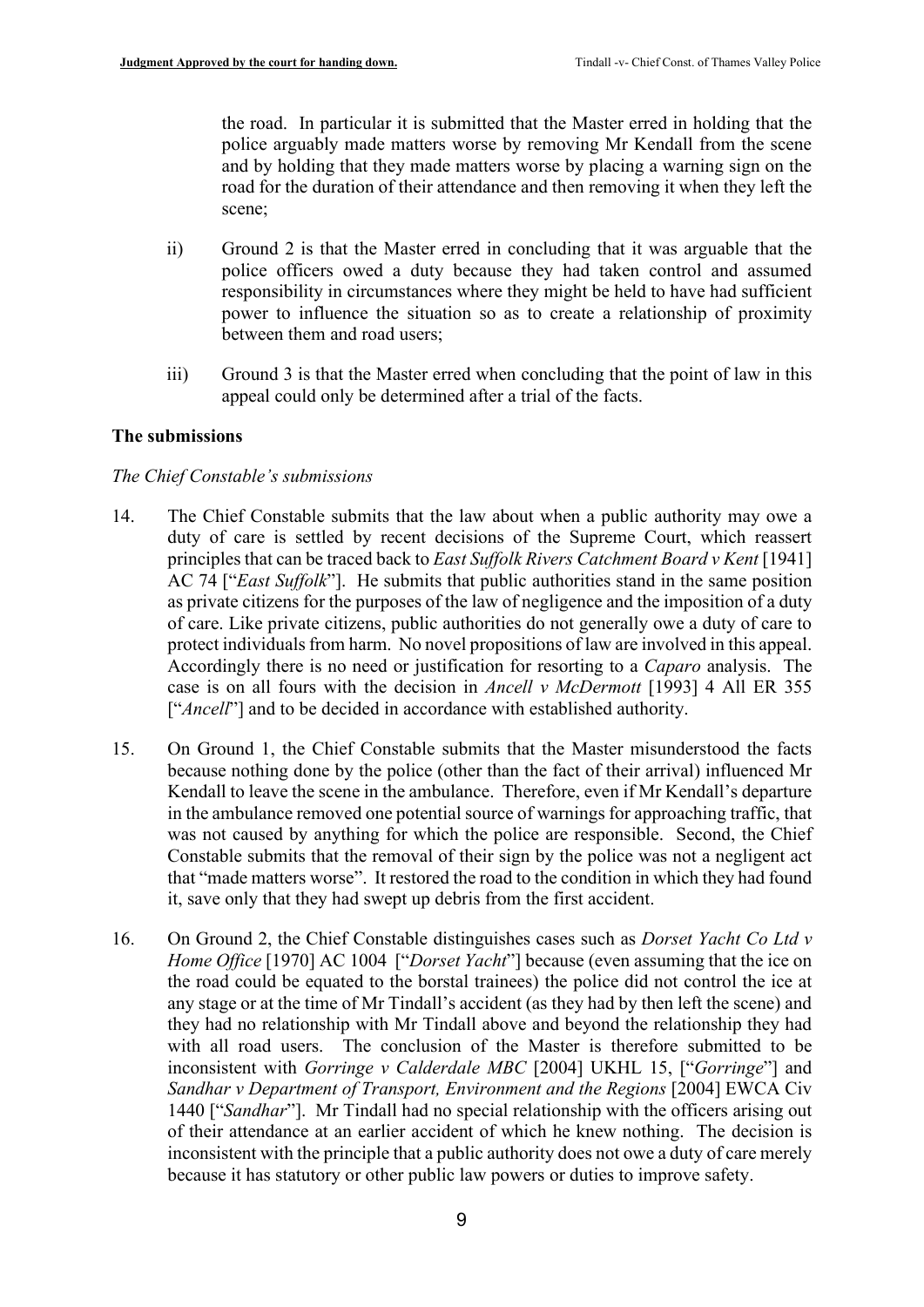17. On Ground 3, the Chief Constable submits that all relevant facts are to be taken as pleaded by the Claimant and are known. There is therefore no advantage to be had in letting the issue go forward to trial.

## *The Claimant's submissions*

- 18. The Claimant emphasises that the class of persons to whom the relevant duty would be owned is limited to those few people who would pass down the part of the road in question. She submits that the police made things worse through their attendance compared to what the likely result would have been if they had not attended at all. Second, she submits that the actions of the police prevented Mr Kendall from protecting the specific and limited class of road users, including Mr Tindall, from the danger posed by the ice. Third, she submits that the police assumed responsibility so as to create a special relationship between them and Mr Tindall as one of the limited class of road users and therefore came under a duty to protect him from harm. Fourth, she submits that the police had a special level of control over the source of the danger.
- 19. The Claimant seeks to distinguish *Ancell* on the basis that the police in that case did nothing to affect the scene whereas in the present case the police were responsible for removing Mr Kendall and thereby removing some degree of protection from on-coming motorists. She therefore describes the duty for which she contends as targeted and narrow, being owed to "a limited class of road users, including Mr Tindall, from the danger posed by the black ice, in the specific circumstances in which Mr Kendall was already engaged in an attempt to warn just such road users."
- 20. On Ground 1, the Claimant supports the Master's understanding of how Mr Kendall came to leave. She describes as "key" that the police came to a situation where the alternative rescuer, Mr Kendall, was already in situ; and she points to her pleaded case that the police made matters worse "in that *their attendance, and subsequent negligence*, led directly to Mr Kendall … ceasing his own attempts to warn other motorists." (Emphasis added). She submits that the temporary sign was erected by the police, in effect, to provide for warnings which, until that moment, Mr Kendall had been undertaking physically by waving at oncoming traffic. "Removing the means of warning, which had previously been undertaken by Mr Kendall, was clearly part of the overall positive actions of the police which made the situation worse than if they had not intervened at all."
- 21. On Ground 2, the Claimant submits that it is not necessary in a case such as this, where the risk arises not from a third-party human actor, to establish a pre-existing relationship between the police and Mr Tindall. She contends that what she calls "the control exception" can arise in circumstances where a defendant had the power to exercise physical control, or at least influence, over a third party, including a physical scene. Here it is submitted that the police took control of the scene and the dangerous road. They had the ability to control the risk posed by the black ice or at least to influence the outcome. The Claimant again emphasises the limited class of persons to whom the police would owe the duty arising out of their control of the black ice on this particular stretch of road. She relies upon *Gibson v Orr* [1999] SC 420 as being factually and legally analogous.
- 22. On Ground 3, the Claimant points to the fact-sensitive nature of any decision on the existence or otherwise of a duty of care in the tort of negligence and submits that the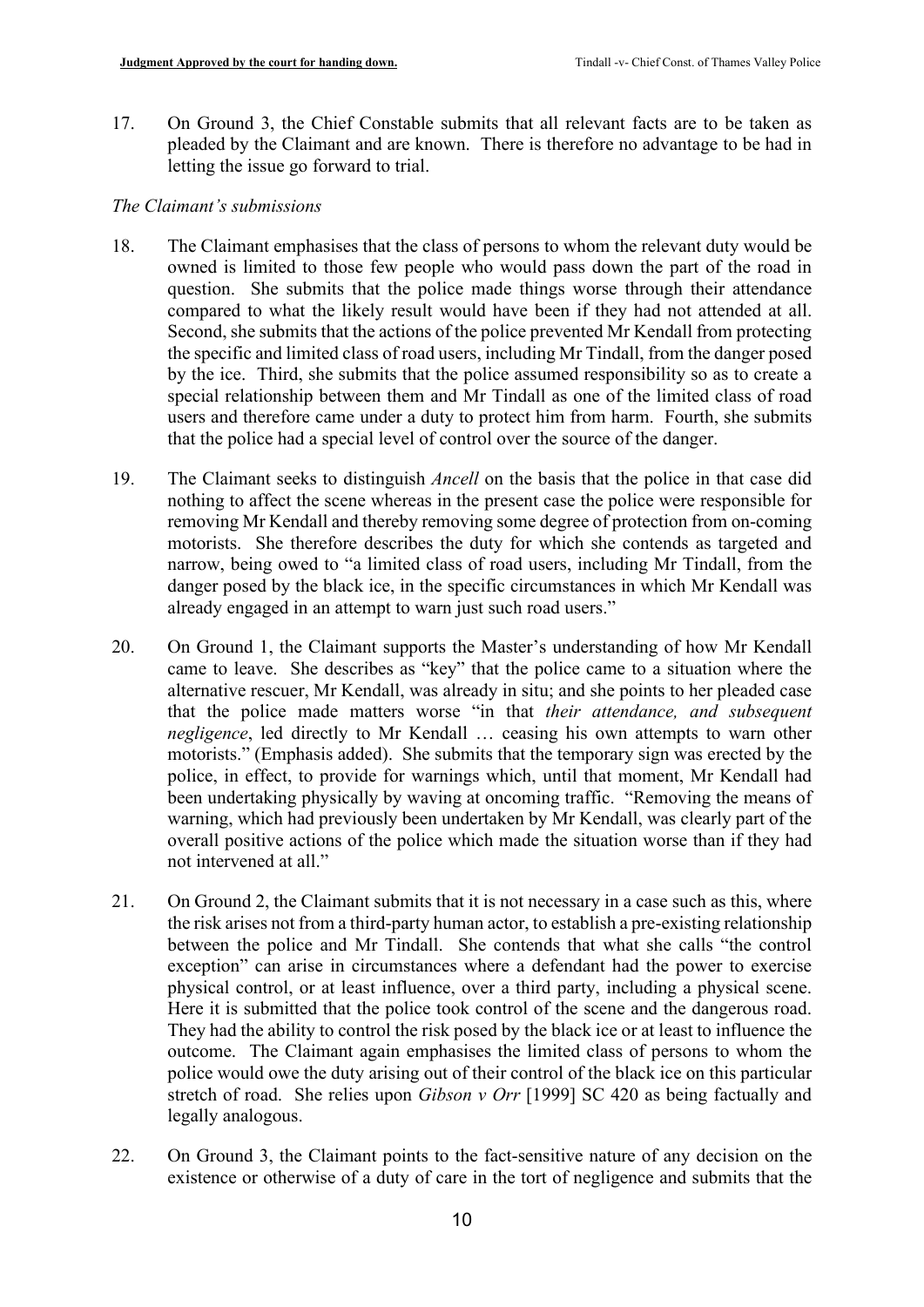Master was justified in forming the view that the law is in a state of flux and that the issue should be determined on a trial rather than on a strike-out or a summary judgment application.

# **The authorities**

- 23. The appropriate starting point is the decision of the House of Lords in *East Suffolk*. The facts are well known. Owing to a very high tide a breach was made in a sea wall, as a consequence of which the respondents' land was flooded. The appellants in the exercise of their statutory powers undertook the repair of the wall, but carried out the work so inefficiently that the flooding continued for one hundred and seventy eight days, thereby causing serious damage to the respondents' pasture land. By the exercise of reasonable skill on the part of the appellants, the breach in the wall might have been repaired in fourteen days. The House of Lords held (Lord Atkin dissenting) that if, in the exercise of its discretion the appellant authority embarked upon an execution of a power to act, the only duty owed to any member of the public is not thereby to add to the damages which that person would have suffered had the authority done nothing: see per Viscount Simon LC at 87, Lord Thankerton at 95-96, Lord Romer at 102 and Lord Porter at 105.
- 24. In the course of their formulations of the principle, the House of Lords distinguished between "positive acts", meaning conduct causing harm that would not otherwise have occurred and "omissions", meaning a failure to act in such a way as to prevent harm. As will be seen later in this judgment, the traditional categorisation of negligent conduct into "positive acts" and "omissions" has not always been helpful and has recently been explained by the Supreme Court as a distinction between causing damage on the one hand and failing to confer a benefit on the other.
- 25. In *Stovin v Wise* [1996] AC 923 the Highway Authority had become aware of a visibility problem caused by a bank of land at a road junction where three accidents had occurred in the past twelve years. Although meetings had been arranged and the danger recognised, no effective steps had been taken by the time of the claimant's accident. Despite its knowledge of the danger and previous accidents the claim against the Highway Authority failed: the House of Lords by a majority held that there was no public law duty to act and no private law duty of care was owed to the claimant.
- 26. The full significance of the decision of the House of Lords in *Stovin* may not have been appreciated immediately, not least because of the influence at that time of the successive attempts in *Anns v Merton LBC* [1978] AC 728, *Caparo Industries v Dickman* [1990] 2 AC 605 and elsewhere to achieve a universal formula for the circumstances in which a duty of care should be held to exist. Even so, it represented a further endorsement of the principle that, in general, a public authority would not be held liable for failure to exercise a discretionary power even when it is conscious of danger and has it in its power to remedy it. In explaining the principle, Lord Hoffmann (with whom Lord Goff and Lord Jauncey agreed) first drew attention to the rationale underlying the traditional distinction between "acts" and "omissions". At 945, he said:

"One must have regard to the purpose of the distinction as it is used in the law of negligence, which is to distinguish between regulating the way in which an activity may be conducted and imposing a duty to act upon a person who is not carrying on any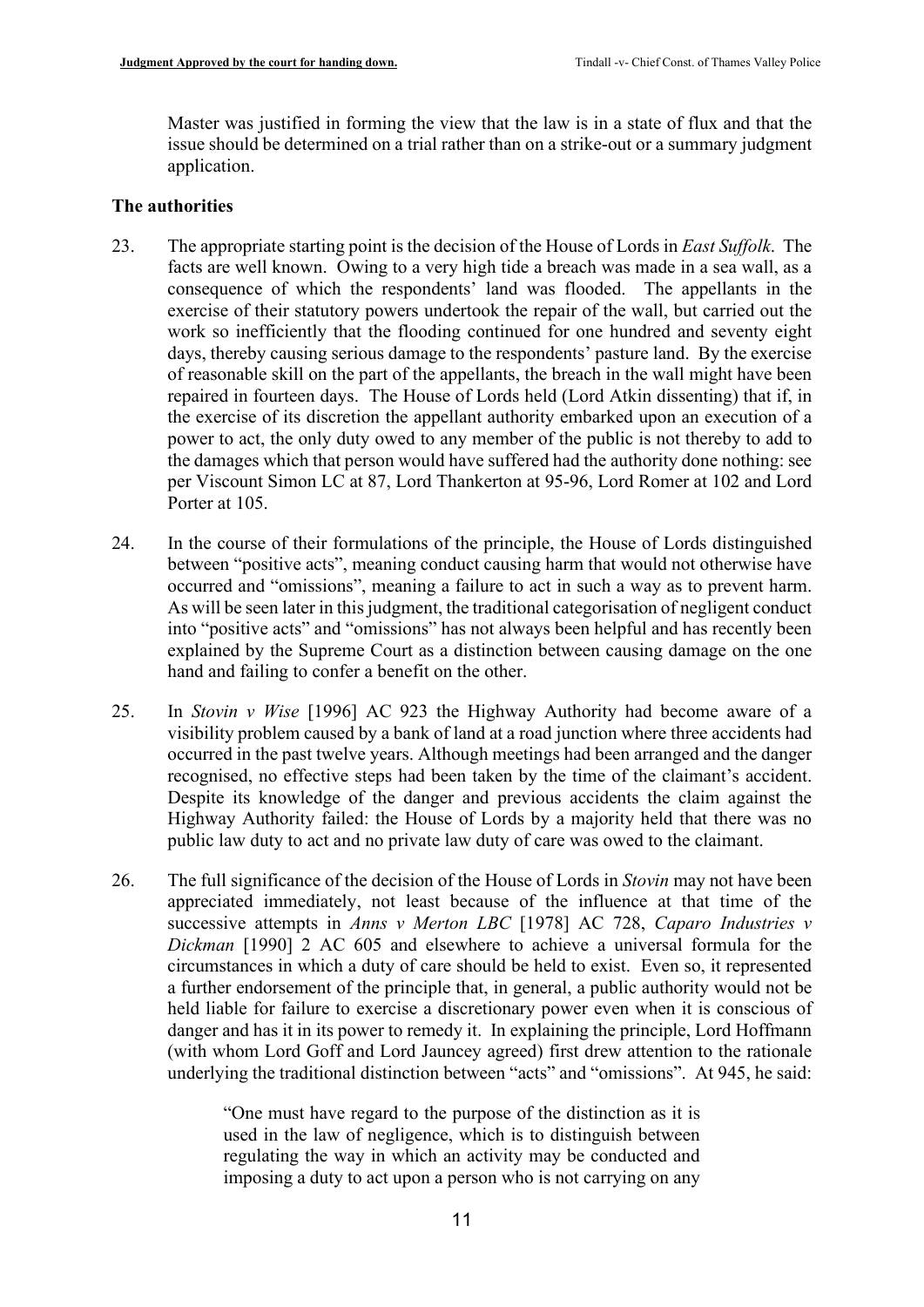relevant activity. To hold the defendant liable for an act, rather than an omission, it is therefore necessary to be able to say, according to common-sense principles of causation, that the damage was caused by something which the defendant did."

<span id="page-11-0"></span>27. In addition, Lord Hoffmann pointed to the need to examine the policy of the statute conferring the power to decide whether it was intended to confer a right to compensation for breach. He summarised the position at 953D:

> "But the fact that Parliament has conferred a discretion must be some indication that the policy of the act conferring the power was not to create a right to compensation. The need to have regard to the policy of the statute therefore means that exceptions will be rare."

- 28. The leading case on the application of these principles to the emergency services was, until recently, the decision of the Court of Appeal in *Capital & Counties PLC v Hampshire County Council and others* [1997] 1 WLR 1004. The facts are instructive. In the first two cases, the plaintiffs' premises were destroyed by fire after the fire brigade had turned off the sprinkler system then in operation at the premises. The judge below held the fire brigade liable in negligence. In the third case the plaintiffs' premises were destroyed by fire after a fire at adjacent premises had been extinguished and the fire brigade which went to the scene had left. The judge below ruled on a preliminary issue that the fire brigade owed no duty of care to ensure that the plaintiffs' premises had not been affected by the fire. In the fourth case the plaintiffs' chapel was destroyed by a fire which a fire brigade had failed to extinguish because of a lack of water which was alleged to be due to negligent failures to inspect hydrants to ensure that they were in working order. The judge below struck out the action on the basis that, although there was a sufficient relationship of proximity between the fire brigade and the plaintiffs, the brigade owed them no duty. In each case the decision of the judge below was upheld.
- 29. At 1026C-1030A the court considered whether there was a common law duty upon the fire brigade to answer calls to fires or to take reasonable care to do so. After referring to authority including *Stovin* and *Alexandrou v Oxford* [1993] 4 All ER 328 (where the police attended but intervened ineffectually so that a burglary was subsequently committed), the court held that there was no sufficient proximity to found a duty of care "simply on the basis that an emergency call is sent to the police, even if there is a direct line from the premises to the police station": see 1029F-G. While accepting that the public may hope that the fire brigade will attend and extinguish the fire, the court concluded at 1030A that:

"the fire brigade are not under a common law duty to answer the call for help, and are not under a duty to take care to do so. If therefore they fail to turn up, or fail to turn up in time, because they have carelessly misunderstood the message, got lost on the way or run into a tree, they are not liable."

30. The court then turned to the question: "Does the fire brigade owe a duty of care to the owner of the property on fire, or anyone else to whom the fire may spread, once they have arrived at the fire ground and started to fight the fire?" The question was answered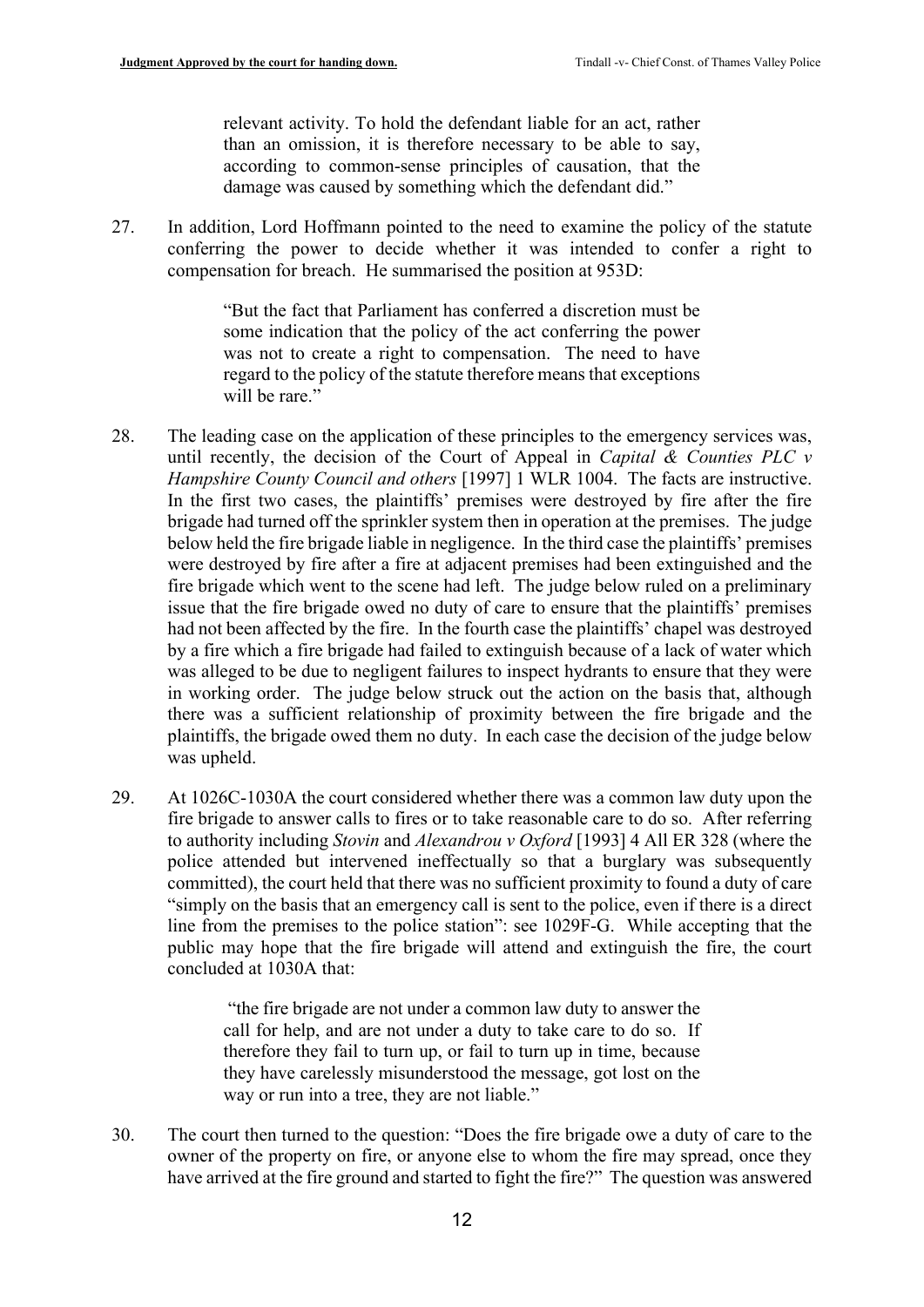between pages 1030C-1038F, with the Court's conclusion being that "a fire brigade does not enter into a sufficiently proximate relationship with the owner or occupier of premises to come under a duty of care merely by attending at the fire ground and fighting the fire; this is so, even though the senior officer actually assumes control of the fire-fighting operation."

- 31. The court accepted that "where the rescue/protective service itself by negligence creates the danger which caused the plaintiff's injury there is no doubt in our judgment the plaintiff can recover." It referred to *Rigby v Chief Constable of Northamptonshire*  [1985] 1 WLR 1242 (where the police negligently fired a CS gas cannister into the plaintiff's shop, setting it on fire), *Dorset Yacht Co Ltd v Home Office* [1970] AC 1004 (where prison officers took borstal trainees onto an island and negligently let them escape in close proximity to the plaintiff's yachts), and *Alcock v Chief Constable of South Yorkshire Police* [1992] 1 AC 310 (where the police created the danger to the Hillsborough crowd by incompetent crowd control). Each of these cases were held to be ones where a new or different danger had been created from that which the police were seeking to guard against (except perhaps the *Alcock* case).
- 32. The court held that the true analogy between the facts of *Capital & Counties* and *East Suffolk* would have been if the *East Suffolk* plaintiffs had constructed a temporary wall that contained the flood water to a small area but the authority had negligently destroyed the temporary wall so that the area of flooding increased before repairs were complete. In other words, the court held that (on the findings made by the judge) the fire brigade had made matters worse.
- 33. The court also accepted that the fire brigade's duty is owed to the public at large to prevent the spread of fire and that this may involve a conflict between the interests of various owners of premises. It held that the statutory provisions that confer on the senior fire brigade officer present sole charge and control of fire-fighting operation (and make it a criminal offence wilfully to obstruct or interfere with a member of the fire brigade engaged in fire-fighting) were there for the benefit of the public generally, where there may be conflicting interests. "By taking such control that officer is not to be seen as undertaking a voluntary assumption of responsibility to the owner of the premises of fire, whether or not the latter is in fact reliant upon it": see 1036D-F.
- 34. The court was asked to rule on what was then described as public policy "immunity" a phrase to which I will return. For present purposes it is sufficient to note the passage at 1042C-F in which the court considered previous cases in which the police had been held to owe a duty of care, as follows:

" In *Ancell v McDermott* [1993] 4 All ER 355 it was held that the imposition of a duty of care on the police to protect road users from hazards caused by others would be so extensive as to divert the police from the proper functions of detecting and preventing crime. And in *Osman v Ferguson* [1993] 4 All ER 344, although the majority of the court considered that it was arguable that there was sufficient proximity between the plaintiff's family and investigating police officers, the imposition of a duty of care towards a potential victim might result in the significant diversion of police resources from the investigation and suppression of crime and was therefore contrary to public policy.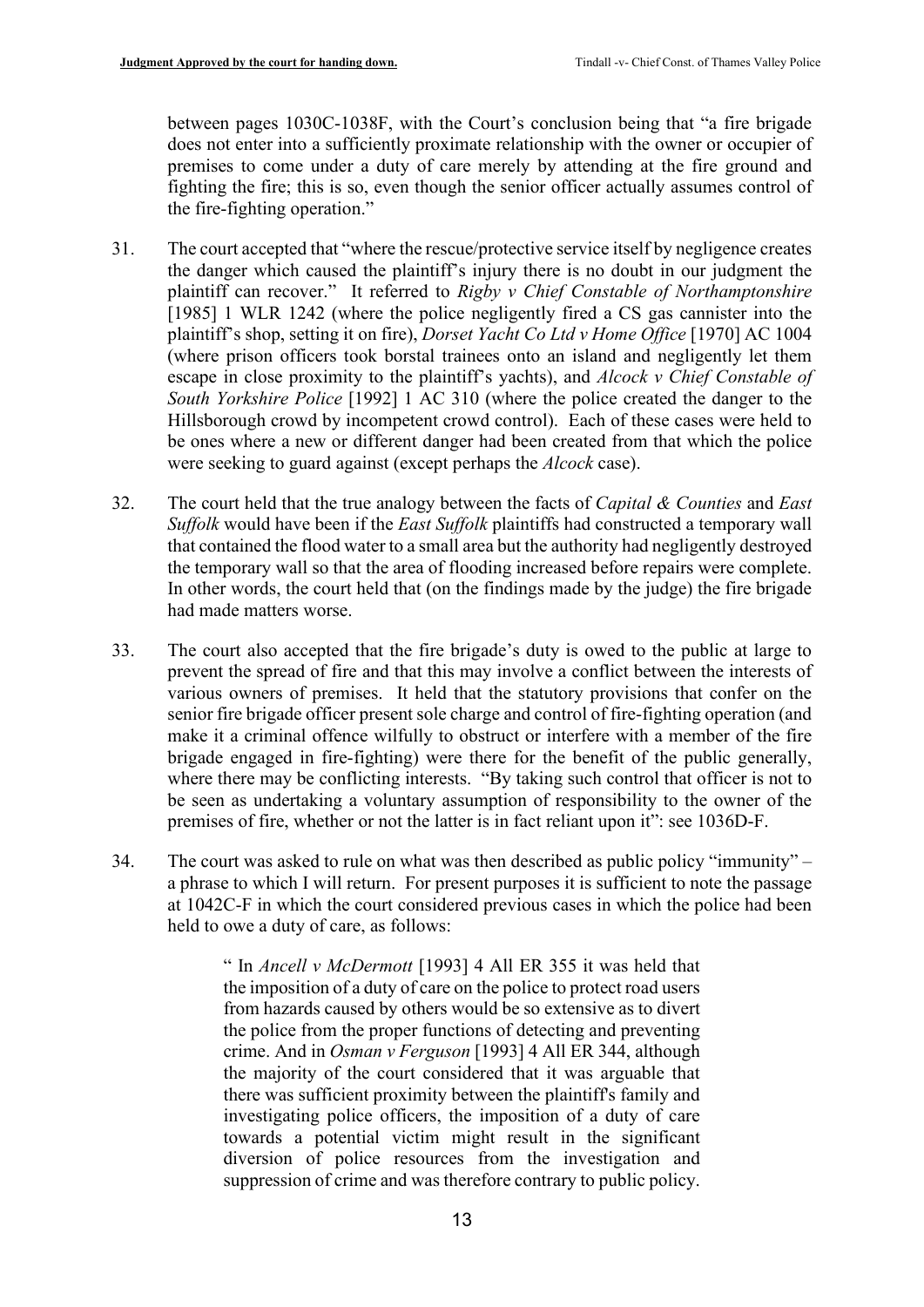On the other hand liability has been imposed when, in the course of carrying out their duties, the police have themselves created the danger: see *Rigby v Chief Constable of Northamptonshire* …, *Knightley v Johns* [1982] 1 WLR 349; *Alcock v Chief Constable of South Yorkshire* … and *Marshall v Osmond* [1983] QB 1034."

- 35. Although the appeals *in Capital & Counties* concerned the actions of the fire brigade, the court's conclusions were founded on principles that are of general application to public authorities performing duties that are intended to be protective of the public and which are derived substantially from decisions concerning the police. In particular, the distinction between actions of the police that are merely ineffectual (e.g. *Alexandrou*, *Ancell*) and those that make matters worse (e.g. *Rigby*, *Knightly*) is firmly embedded in high and binding authority, with their provenance being directly traceable to *East Suffolk. Ancell* is particularly relevant to the present appeal: police officers noticed a dangerous spill of diesel on the road but took limited, inadequate and ineffectual steps to protect road users from its continued presence. The Court of Appeal held that the officers owed no duty to the plaintiff's wife, who skidded on the diesel and was killed.
- 36. The House of Lords returned to the question of affirmative duties to act in *Gorringe v Calderdale MBC* [2004] UKHL 15, [2004] 1 WLR 1057, a decision on facts that bear comparison with the facts of the present case. The claimant, driving her car, approached a sharp crest in the road followed by a curve. Seeing a bus approaching she braked, skidded, collided with the bus and was severely injured. The bus driver was blameless. Some years before the accident there had been a "slow" sign painted on the road before the crest, but it had subsequently disappeared. The claimant brought proceedings against the highway authority alleging negligence and breach of statutory duty, contending that the accident had been caused by the authority's failure to give her proper warning of the danger posed by the crest in the road and, in particular, its failure to provide a "slow" sign. The House of Lords held that the authority owed her no duty.
- 37. At [32] Lord Hoffmann said:

"Speaking for myself, I find it difficult to imagine a case in which a common law duty can be founded simply upon the failure (however irrational) to provide some benefit which a public authority has power (or a public law duty) to provide. For example, the majority reasoning in *Stovin v Wise* was applied in *Capital & Counties plc v Hampshire County Council* [1997] QB 1004 to fire authorities, which have a general public law duty to make provision for efficient fire-fighting services: see section 1 of the Fire Services Act 1947. The Court of Appeal held, in my view correctly, that this did not create a common law duty."

38. Lord Scott at [73] identified another reason why no duty was owed:

"There are, of course, many situations in which a public authority with public duties has a relationship with a member of the public that justifies imposing on the public authority a private law duty of care towards that person. And the steps required to be taken to discharge that private law duty of care may be steps comprehended within the public duties. *Barrett v Enfield London*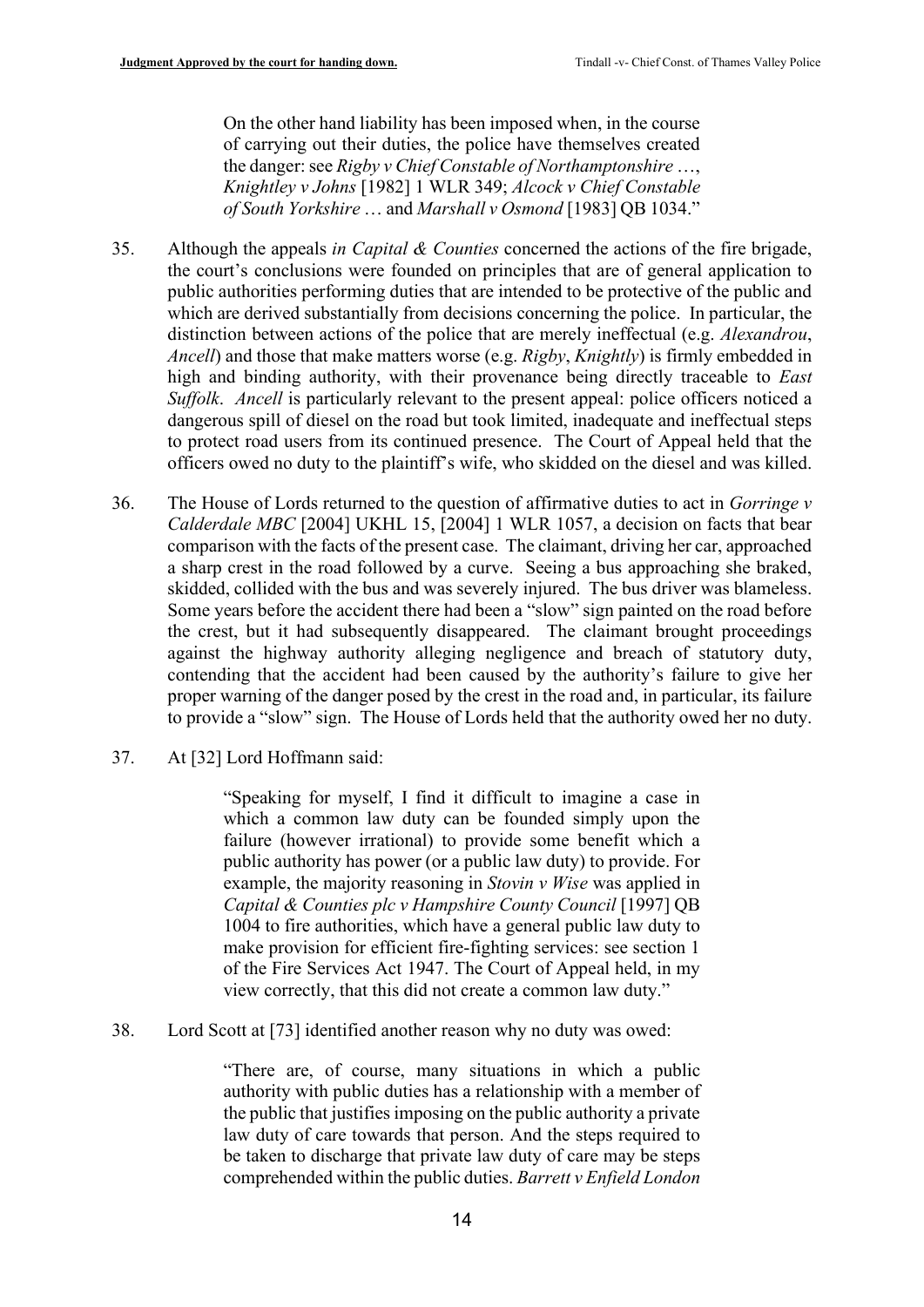*Borough Council* [2001] 2 AC 550 and *Phelps v Hillingdon London Borough Council* [2001] 2 AC 619 are examples. But the council in the present case had no relationship with Mrs Gorringe that it did not have with every other motorist driving on the stretch of road in question."

39. Lord Rodger, having pointed out that the common law of Scotland is somewhat more generous to those injured due to the failure to maintain the roads than was the English common law, said at [88] that:

> "… in the present case, the mere fact that the defendants had once painted the "Slow" sign on the road does not mean that they had been under a common law duty to do so, or that they were under such a duty to repaint the sign when it came to be obliterated. When that happened, the situation returned to what it had been before the defendants decided to exercise their statutory powers by painting it in the first place. They were not under any common law duty to exercise their power to repaint it and are not liable because, for whatever reason, they did not do so. Of course, if they had done so, it might have helped motorists. And after Mrs Gorringe's accident, they did indeed repaint the marking and make a number of other changes. But this was something that they decided to do in the exercise of their statutory powers, not something that they were under a common law duty to do."

- 40. The principles explained in *Gorringe* were applied by the Court of Appeal in *Sandhar*. The deceased was killed having lost control of his vehicle on ice on a trunk road that had not been salted over the preceding night or on the previous day. In the words of the Court of Appeal, "the department relevantly did nothing" despite having received information that should have indicated a need to salt the roads. The claim failed, the Court of Appeal holding that the highway authority could not properly be taken to have assumed a general responsibility to road users to ensure that trunk roads would be salted in freezing conditions. A general expectation on the part of road users that the Highway Authority would implement a system of gritting or salting was not sufficient to give rise to a duty of care owed to the deceased (or road users in general). There was no element of reliance by the deceased on an expectation that the road had been salted.
- 41. Three recent decisions of the Supreme Court are directly relevant to the issues in the present case. In *Michael and Ors v Chief Constable of South Wales Police and Anor* [2015] UKSC 2, [2015] AC 1732, the victim made an emergency call to the police saying that she was in danger from her former partner and that he had said he would return to kill her. The call handler told the victim that her call would be passed on to the appropriate police force which would wish to call her back and asked her to keep her phone available for that call. The police response to the call was inadequate in giving the call a lower priority than it should have had. The victim was called again some 15 minutes later and was heard to scream. The police responded immediately but, by the time they arrived, the former partner had stabbed her to death. The victim's estate and dependents brought a claim which included a claim in negligence against the police. The Supreme Court by a majority upheld the decision of the Court of Appeal giving summary judgment on the negligence claim in favour of the Chief Constable.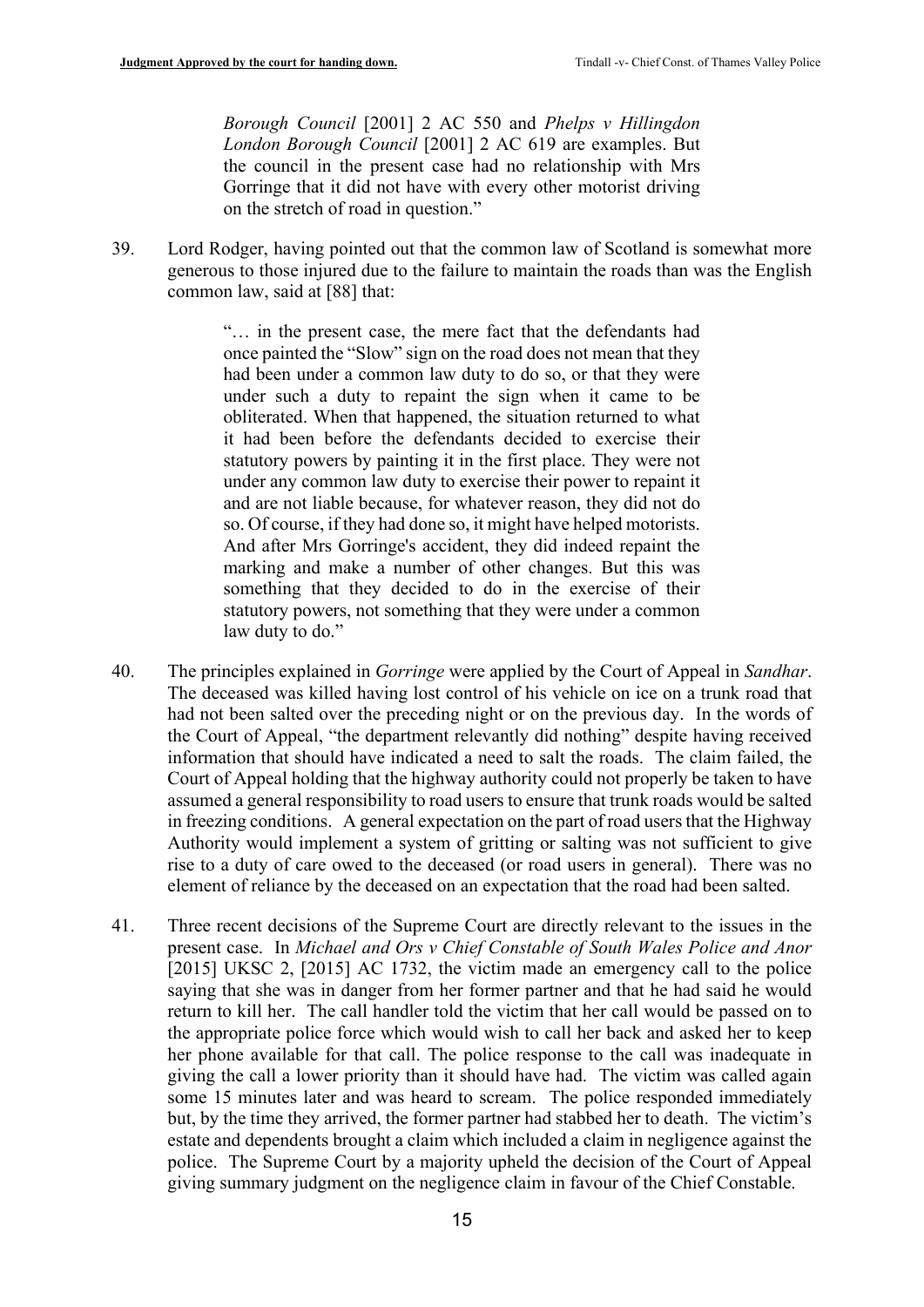- 42. In *Robinson v Chief Constable of West Yorkshire Police* [2018] UKSC 4, [2018] AC 736, two police officers attempted to arrest a suspected drug dealer in a shopping street in the centre of Huddersfield. In the ensuing struggle, the three men knocked into the claimant, who was described as "a relatively frail lady then aged 76". They all fell to the ground with the claimant underneath. She brought a claim in negligence against the Chief Constable. The trial judge held that the police had acted negligently since there was a foreseeable risk that passers-by such as the claimant would be injured and that the officers had failed to have regard to the safety of members of the public; but he held that the police had immunity against claims in negligence. The Court of Appeal upheld the judge's decision; the Supreme Court reversed it.
- 43. In *N and Anor v Poole Borough Council* [2019] UKSC 25, [2020] AC 720, two children were placed (with their mother) by the Council, under its powers as local housing authority, in a property owned by a third party where they were subjected to significant harassment and abuse by a neighbouring family that had been known to the Council as engaging persistently in anti-social behaviour. They brought proceedings against the Council in negligence alleging physical and psychological damage. The asserted common law duty was said to derive from the Council's duty under s. 17 of the Children Act 1989. It was alleged that, if the Council had carried out its duties under s. 17 competently, the Council would have moved them (either with or without their mother) out of the home. The Supreme Court unanimously upheld the striking out of their claim on the basis that the defendant did not owe the children the duty of care for which they contended.
- 44. The facts of *Michael* involved a failure to act (or to act effectively), whereas the facts of *Robinson* are more readily characterised as the infliction of positive harm upon the Claimant. The facts of *N and Anor* may be thought to lie somewhere between the two, because it was the positive act of the Council in placing the children in the particular property that exposed them to the risk of abuse from the anti-social neighbour, though the claimants also complained of a failure to move them out of the home in which they had been placed.
- <span id="page-15-0"></span>45. In *Michael*, the leading judgment was given by Lord Toulson. Given the facts of that case, he concentrated on the question whether and when a person may be held liable for failing to prevent harm caused by another person. His analysis was endorsed and restated by Lord Reed in *Robinson*, to whose judgment I shall refer in detail below. Having rejected the proposition that the police enjoy "immunity", properly so called, Lord Toulson at [97]ff re-stated the established principles of English and Welsh law, that it does not as a general rule impose liability on a defendant for pure omissions. "It is one thing to require a person who embarks on action which may harm others to exercise care. It is another matter to hold a person liable in damages for failing to prevent harm caused by someone else." However, that rule is not absolute and is subject to two well recognised types of situation in which the common law may impose liability for a careless omission.

"The first is where D was in a position of control over T and should have foreseen the likelihood of T causing damage to somebody in close proximity if D failed to take reasonable care in the exercise of that control. The *Dorset Yacht* case … is the classic example, and in that case Lord Diplock set close limits to the scope of the liability. … The second general exception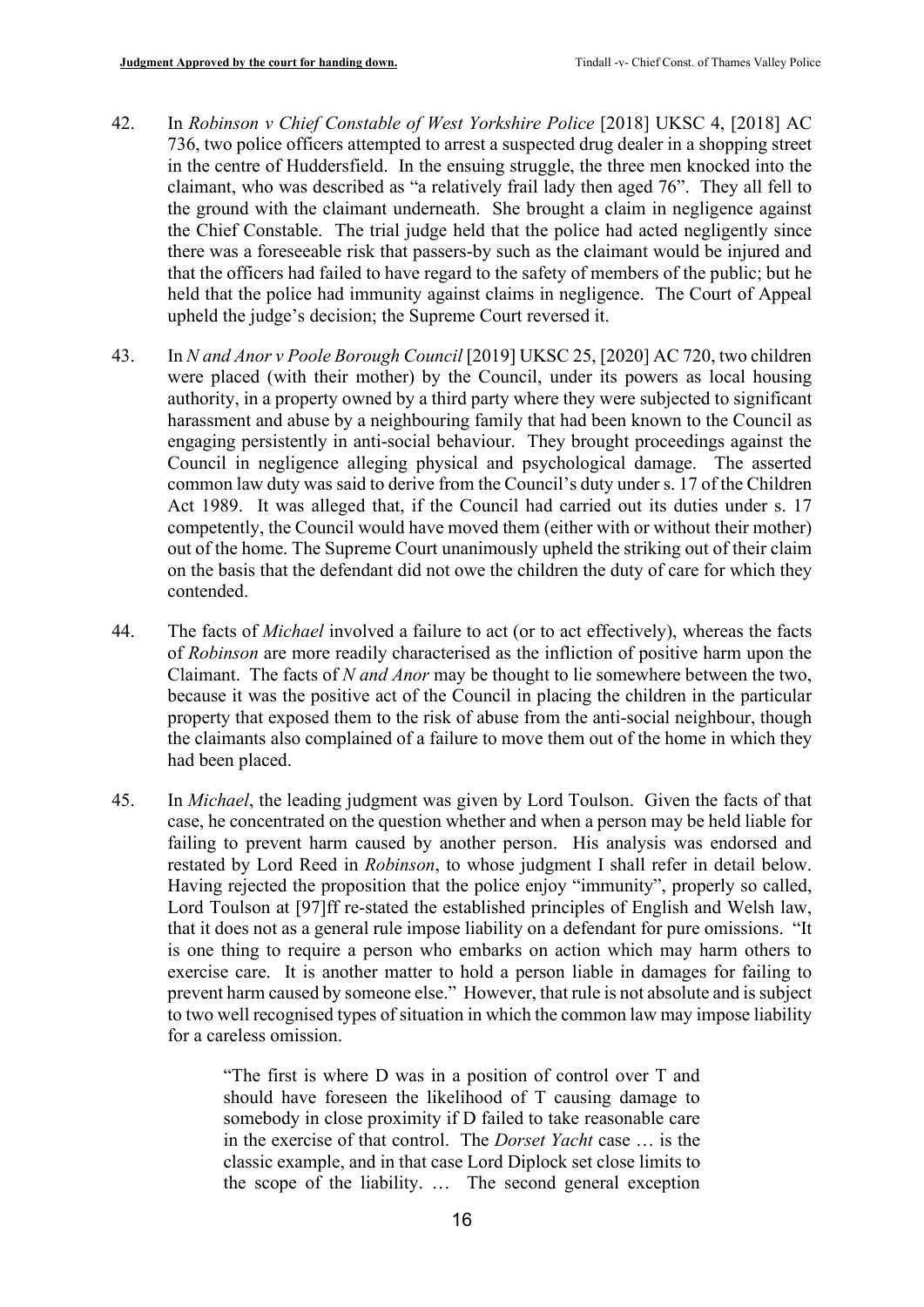applies where D assumes a positive responsibility to safeguard C under the *Hedley Byrne* principle, … . It should not be expanded artificially."

- 46. At [138] he rejected the submission that the call handler's response to the victim was arguably sufficient to give rise to an assumption of responsibility on the *Hedley Byrne* principle.
- 47. *Robinson* directly addressed the question whether the activities of the police in attempting to arrest the suspected drug dealer should be regarded as a positive act that gave rise to liability or an omission that did not. Lord Reed JSC took the opportunity to provide an authoritative restatement of the relevant principles of the law of negligence. At [21]-[30] he clarified the limited circumstances in which resort may be had to the *Caparo* "fair, just and reasonable" criterion, summarising the position at [29]:

"Properly understood, the *Caparo* case thus achieves a balance between legal certainty and justice. In the ordinary run of cases, courts consider what has been decided previously and follow the precedents (unless it is necessary to consider whether the precedents should be departed from). In cases where the question whether a duty of care arises has not previously been decided, the courts will consider the closest analogies in the existing law, with a view to maintaining the coherence of the law and the avoidance of inappropriate distinctions. They will also weigh up the reasons for and against imposing liability, in order to decide whether the existence of a duty of care would be just and reasonable. In the present case, however, the court is not required to consider an extension of the law of negligence. All that is required is the application to particular circumstances of established principles governing liability for personal injuries."

48. At [31]ff Lord Reed considered the principles of the law of negligence applicable to the police. Dealing first with the position of public authorities in general, Lord Reed endorsed the orthodoxy of the approach in *Stovin* and *Gorringe* and continued:

> "32. At common law, public authorities are generally subject to the same liabilities in tort as private individuals and bodies: … .

> 33. Accordingly, if conduct would be tortious if committed by a private person or body, it is generally equally tortious if committed by a public authority: see, for example, *Dorset Yacht Co Ltd v Home Office* [1970] AC 1004, as explained in *Gorringe's case* [2004] 1 WLR 1057, para 39. That general principle is subject to the possibility that the common law or statute may provide otherwise, for example by authorising the conduct in question: *Geddis v Proprietors of Bann Reservoir* (1878) 3 App Cas 430. It follows that public authorities are generally under a duty of care to avoid causing actionable harm in situations where a duty of care would arise under ordinary principles of the law of negligence, unless the law provides otherwise.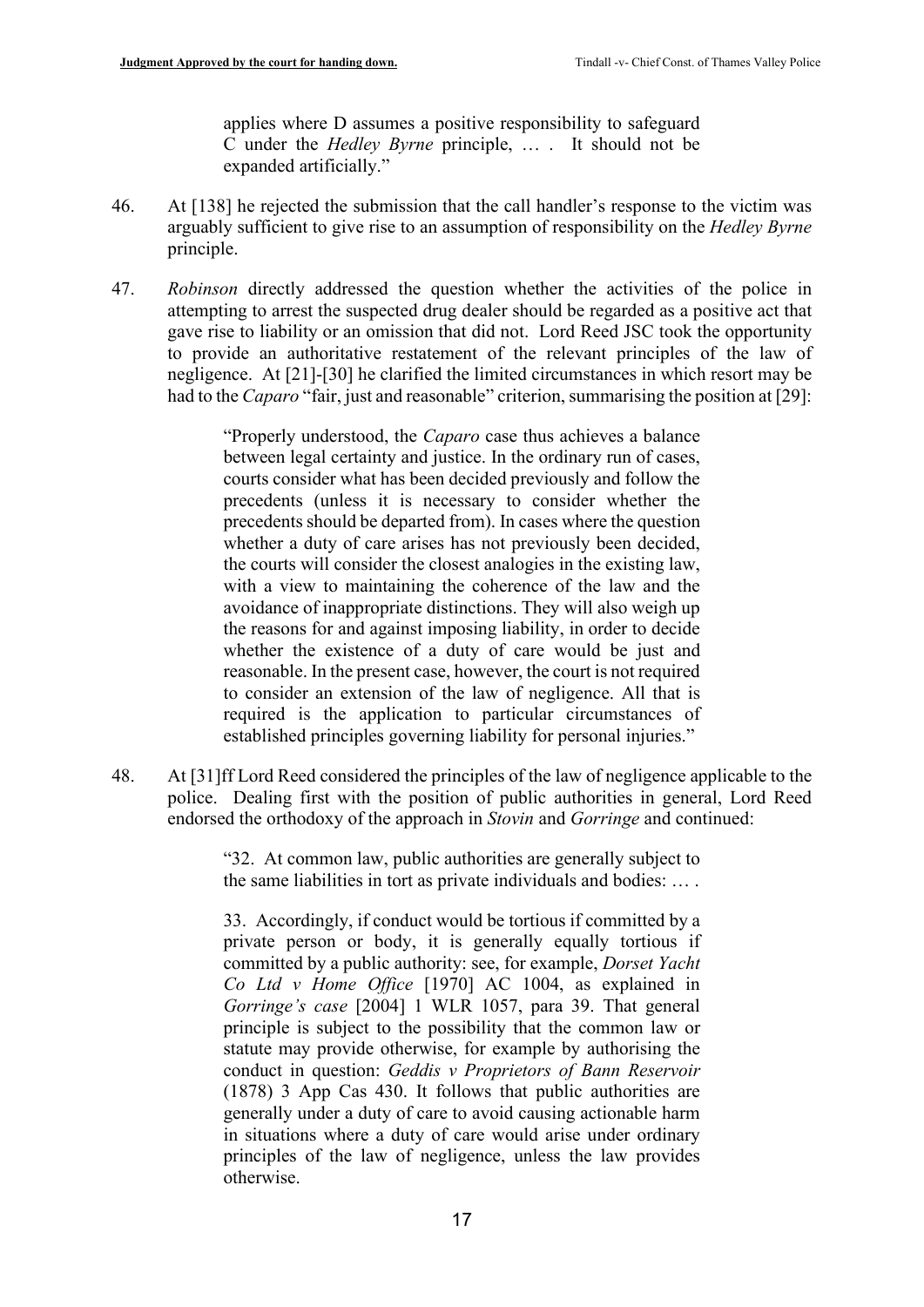34. On the other hand, public authorities, like private individuals and bodies, are generally under no duty of care to prevent the occurrence of harm: as Lord Toulson JSC stated in *Michael's case* [2015] AC 1732, para 97, "the common law does not generally impose liability for pure omissions". This "omissions principle" has been helpfully summarised by Tofaris and Steel, "Negligence Liability for Omissions and the Police" [2016] CLJ 128:

"In the tort of negligence, a person A is not under a duty to take care to prevent harm occurring to person B through a source of danger not created by A unless (i) A has assumed a responsibility to protect B from that danger, (ii) A has done something which prevents another from protecting B from that danger, (iii) A has a special level of control over that source of danger, or (iv) A's status creates an obligation to protect B from that danger."

35. As that summary makes clear, there are certain circumstances in which public authorities, like private individuals and bodies, can come under a duty of care to prevent the occurrence of harm: … . In the absence of such circumstances, however, public authorities generally owe no duty of care towards individuals to confer a benefit upon them by protecting them from harm, any more than would a private individual or body: see, for example, *Smith v Littlewoods Organisation Ltd* [1987] AC 241, concerning a private body, applied in *Mitchell v Glasgow City Council [2009] AC 874*, concerning a public authority.

36. That is so, notwithstanding that a public authority may have statutory powers or duties enabling or requiring it to prevent the harm in question. A well known illustration of that principle is the decision of the House of Lords in *East Suffolk Rivers Catchment Board v Kent* [1941] AC 74. The position is different if, on its true construction, the statutory power or duty is intended to give rise to a duty to individual members of the public which is enforceable by means of a private right of action. If, however, the statute does not create a private right of action, then "it would be, to say the least, unusual if the mere existence of the statutory duty [or, a fortiori, a statutory power] could generate a common law duty of care": *Gorringe's case* [2004] 1 WLR 1057, para 23.

37. A further point, closely related to the last, is that public authorities, like private individuals and bodies, generally owe no duty of care towards individuals to prevent them from being harmed by the conduct of a third party: … . In *Michael's case* …, para 97 Lord Toulson JSC explained the point in this way:

"It is one thing to require a person who embarks on action which may harm others to exercise care. It is another matter to hold a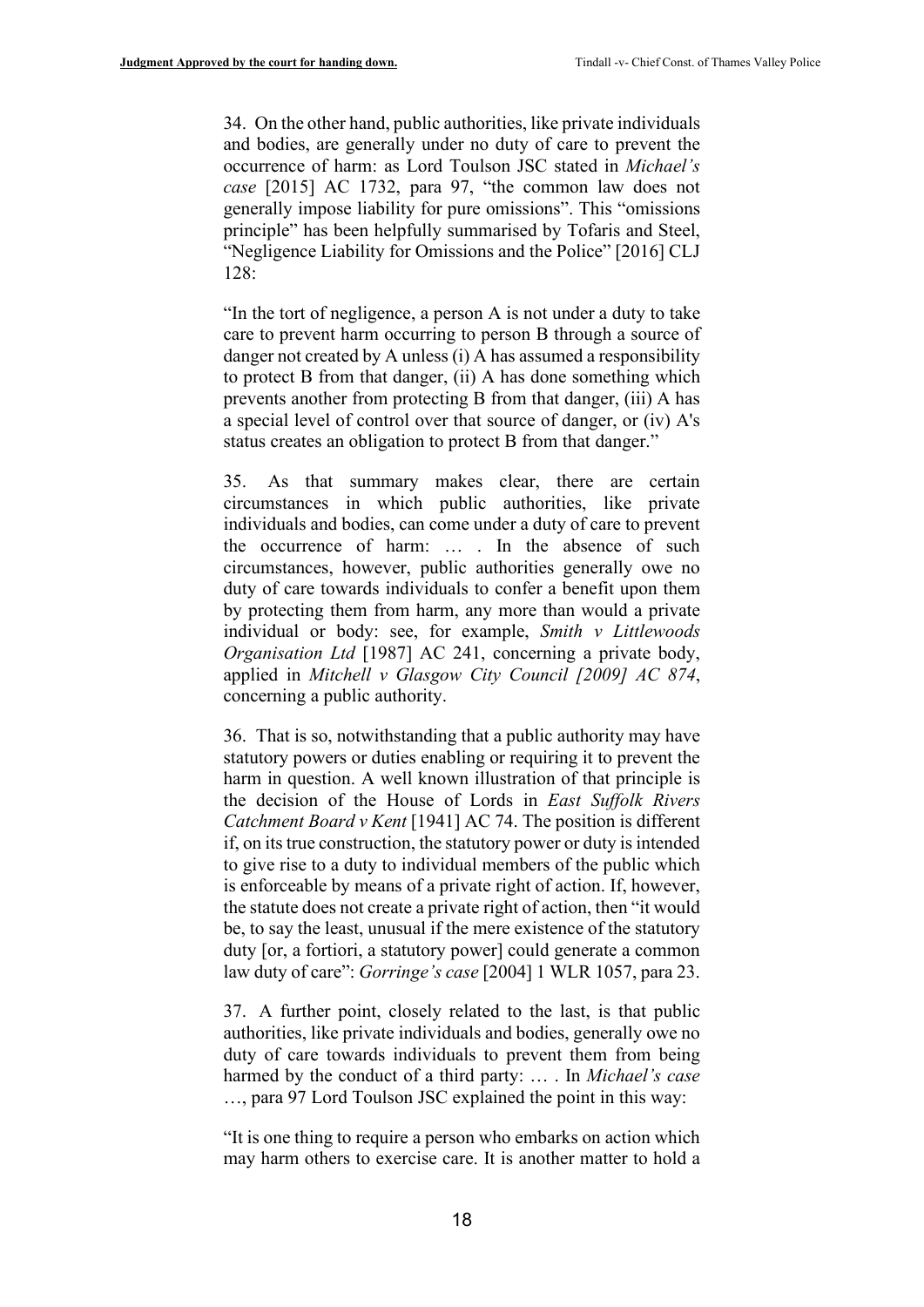person liable in damages for failing to prevent harm caused by someone else."

There are however circumstances where such a duty may be owed, as Tofaris and Steel indicated in the passage quoted above. They include circumstances where the public authority has created a danger of harm which would not otherwise have existed, or has assumed a responsibility for an individual's safety on which the individual has relied. The first type of situation is illustrated by the *Dorset Yacht* case, and in relation to the police by the case of *Attorney General of the British Virgin Islands v Hartwell* [2004] 1 WLR 1273 *…*. The second type of situation is illustrated, in relation to the police, by the case of *An Informer v A Chief Constable* [2013] QB 579, as explained in *Michael's case*, para 69."

- <span id="page-18-0"></span>49. Turning to the position of the police in particular, Lord Reed contrasted the wideranging public law duty owed by the police to the public at large for the prevention of violence and disorder with the more limited circumstances in which a private law duty might be owed to an individual member of the public. He adopted Lord Toulson's analysis of the decision of the House of Lords in *Hill v Chief Constable of West Yorkshire* [1989] AC 53 as recognising that the general law of tort applies as much to the police as to anyone else; and, at [48] he deprecated any attempt to explain the various cases on police liability by reference to particular categories of case such as cases of outrageous negligence, cases which did not relate to core functions, and cases where police officers had assumed responsibility for a claimant. "On the contrary", he said, "these cases are examples of the application to the police of the ordinary common law duty of care to avoid causing reasonably foreseeable injury to persons and reasonably foreseeable damage to property."
- 50. At [50] Lord Reed reiterated that:

"50. On the other hand, as Lord Toulson JSC noted in *Michael's case* [2015] AC 1732, para 37, Lord Keith [in *Hill's case*] held that the general duty of the police to enforce the law did not carry with it a private law duty towards individual members of the public. In particular, police officers investigating a series of murders did not owe a duty to the murderer's potential future victims to take reasonable care to apprehend him. That was again in accordance with the general law of negligence. As explained earlier, the common law does not normally impose liability for omissions, or more particularly for a failure to prevent harm caused by the conduct of third parties. Public authorities are not, therefore, generally under a duty of care to provide a benefit to individuals through the performance of their public duties, in the absence of special circumstances such as an assumption of responsibility. This was recognised by Lord Toulson JSC in Michael's case. As he explained, at paras 115–116:

"115. The refusal of the courts to impose a private law duty on the police to exercise reasonable care to safeguard victims or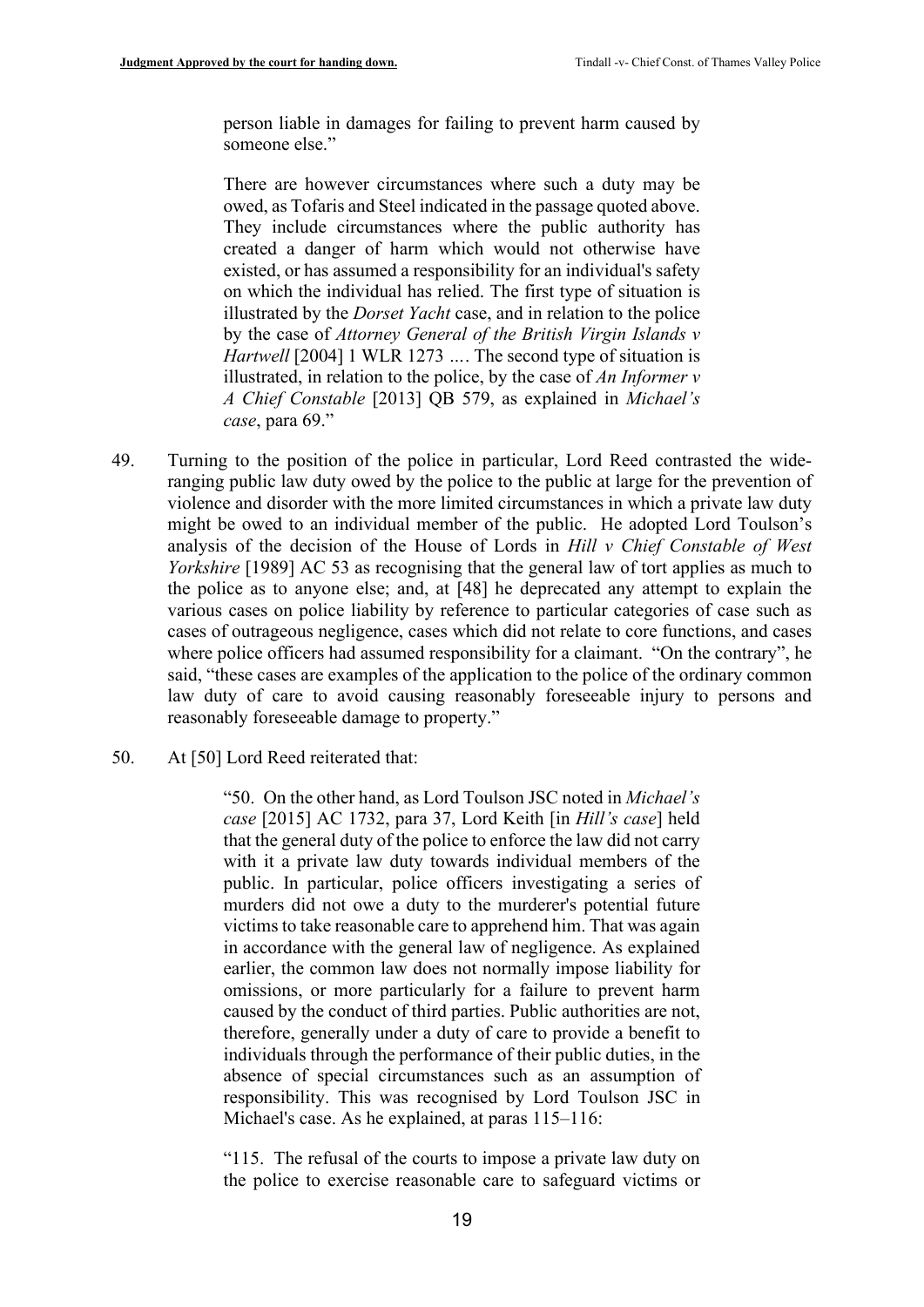potential victims of crime, except in cases where there has been a representation and reliance, does not involve giving special treatment to the police …

"116. The question is therefore not whether the police should have special immunity, but whether an exception should be made to the ordinary application of common law principles …""

51. As a final iteration of the principles underlying the distinction between "acts" and "omissions", Lord Reed said at [69.4]:

> "The distinction between careless acts causing personal injury, for which the law generally imposes liability, and careless omissions to prevent acts (by other agencies) causing personal injury, for which the common law generally imposes no liability, is not a mere alternative to policy-based reasoning, but is inherent in the nature of the tort of negligence. For the same reason, although the distinction, like any other distinction, can be difficult to draw in borderline cases, it is of fundamental importance. The central point is that the law of negligence generally imposes duties not to cause harm to other people or their property: it does not generally impose duties to provide them with benefits (including the prevention of harm caused by other agencies). Duties to provide benefits are, in general, voluntarily undertaken rather than being imposed by the common law, and are typically within the domain of contract, promises and trusts rather than tort. It follows from that basic characteristic of the law of negligence that liability is generally imposed for causing harm rather than for failing to prevent harm caused by other people or by natural causes."

- 52. These statements of principle rendered the resolution of the remaining issues in *Robinson* relatively straightforward. It was reasonably foreseeable that, if the police attempted to arrest the suspected drug dealer at a time when pedestrians – especially vulnerable persons such as a frail and elderly woman – were in close proximity, they might be knocked into and injured in the course of his attempting to escape. That was sufficient to impose on the officers a duty of care towards the pedestrians in the immediate vicinity when the arrest was attempted, including Mr Robinson. The officers had failed to exercise reasonable care in assessing the situation and attempting the arrest, and their failure caused Mrs Robinson's injury. In slightly different words, by attempting to arrest the suspected drug dealer the officers negligently created a risk that had not otherwise been present and the eventuation of that risk caused Mr Robinson to suffer injury. On normal principles of the law of negligence, that was sufficient to found a cause of action – just as it would have been if the circumstances had involved members of the public rather than police officers.
- 53. Lord Reed DPSC gave the only substantive judgment in *N v Poole*. The main significance for present purposes lies in his analysis of the concept of "assumption of responsibility" in the context of public authorities exercising their statutory duties and powers. At [80]-[82] he said: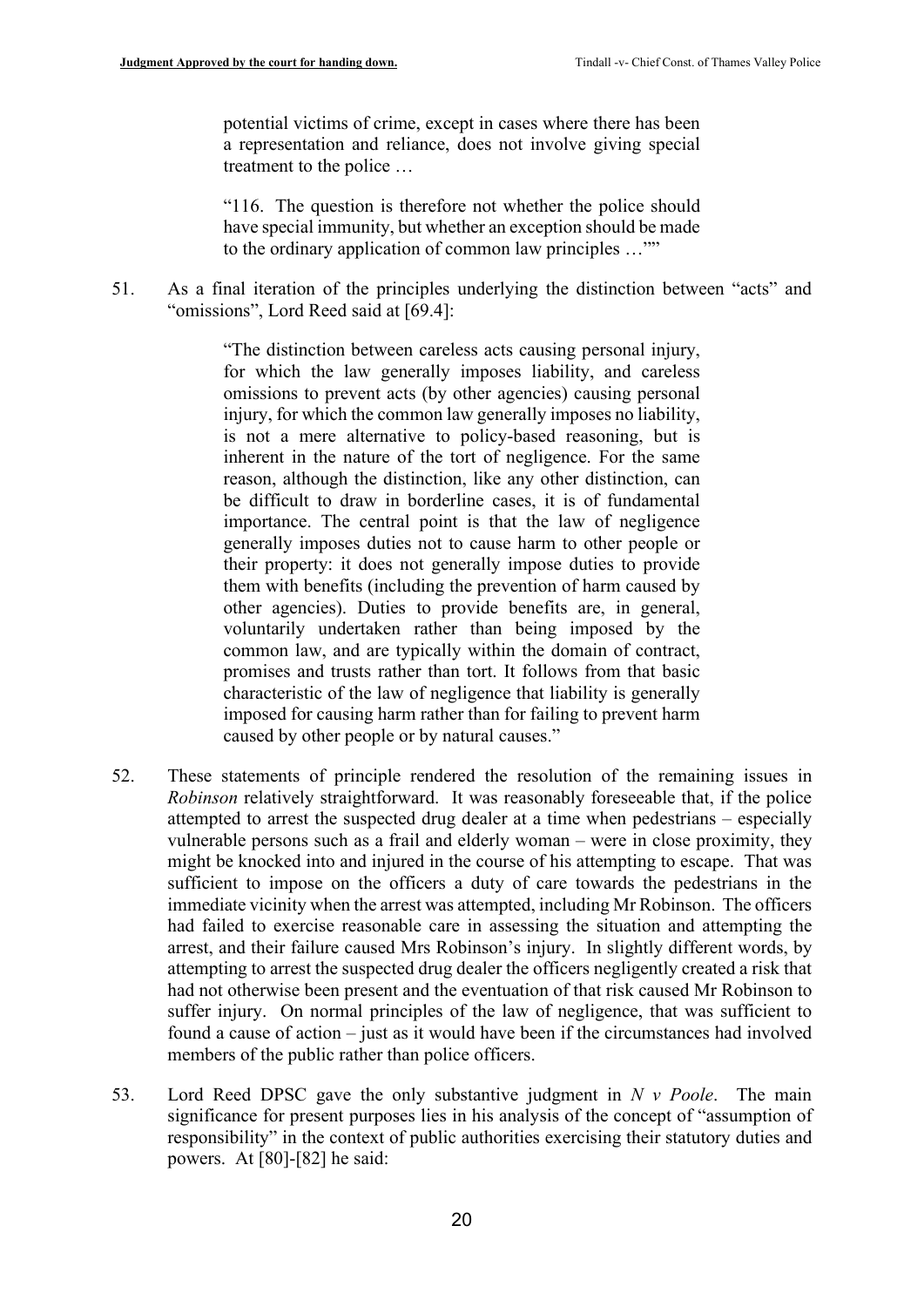"80. … a public body which offers a service to the public often assumes a responsibility to those using the service. The assumption of responsibility is an undertaking that reasonable care will be taken, either express or more commonly implied, usually from the reasonable foreseeability of reliance on the exercise of such care. Thus, whether operated privately or under statutory powers, a hospital undertakes to exercise reasonable care in the medical treatment of its patients. The same is true, mutatis mutandis, of an education authority accepting pupils into its schools.

81. In the present case, on the other hand, the council's investigating and monitoring the claimants' position did not involve the provision of a service to them on which they or their mother could be expected to rely. It may have been reasonably foreseeable that their mother would be anxious that the council should act so as to protect the family from their neighbours, in particular by rehousing them, but anxiety does not amount to reliance. Nor could it be said that the claimants and their mother had entrusted their safety to the council, or that the council had accepted that responsibility. Nor had the council taken the claimants into its care, and thereby assumed responsibility for their welfare. The position is not, therefore, the same as in *Barrett v Enfield* [2001] 2 AC 550. In short, the nature of the statutory functions relied on in the particulars of claim did not in itself entail that the council assumed or undertook a responsibility towards the claimants to perform those functions with reasonable care.

82. It is of course possible, even where no such assumption can be inferred from the nature of the function itself, that it can nevertheless be inferred from the manner in which the public authority has behaved towards the claimant in a particular case. Since such an inference depends on the facts of the individual case, there may well be cases in which the existence or absence of an assumption of responsibility cannot be determined on a strike-out application. Nevertheless, the particulars of claim must provide some basis for the leading of evidence at trial from which an assumption of responsibility could be inferred. In the present case, however, the particulars of claim do not provide a basis for leading evidence about any particular behaviour by the council towards the claimants or their mother, besides the performance of its statutory functions, from which an assumption of responsibility might be inferred."

54. In my judgment this statement of principle applies to the police as to other authorities. However, when considering whether the police are to be taken as having assumed responsibility to an individual member of the public so as to give rise to a duty to exercise reasonable care to protect them from harm, I must apply the principles derived from the decisions of high authority to which I have referred . In particular: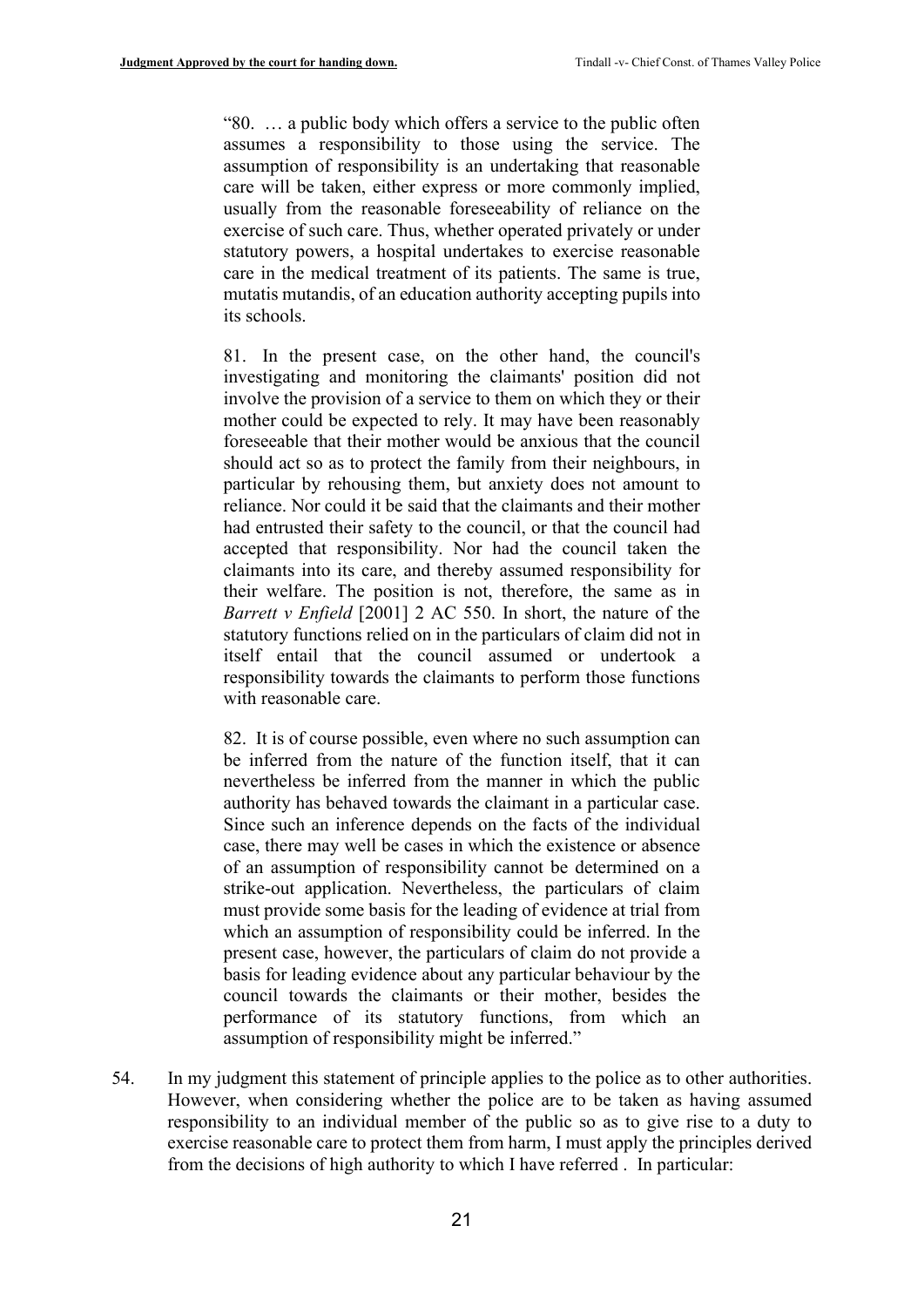- i) Where a statutory authority (including the police) is entrusted with a mere power it cannot generally be made liable for any damage sustained by a member of the public by reason of a failure to exercise that power. In general the duty of a public authority is to avoid causing damage, not to prevent future damage due to causes for which they were not responsible: see *East Suffolk, Stovin*;
- ii) If follows that a public authority will not generally be held liable where it has intervened but has done so ineffectually so that it has failed to confer a benefit that would have resulted if it had acted competently: see *Capital & Counties, Gorringe, Robinson*;
- iii) Principle (ii) applies even where it may be said that the public authority's intervention involves it taking control of operations: see *East Suffolk*, *Capital & Counties*;
- iv) Knowledge of a danger which the public authority has power to address is not sufficient to give rise to a duty of care to address it effectually or to prevent harm arising from that danger: see *Stovin*;
- v) Mere arrival of a public authority upon, or presence at, a scene of potential danger is not sufficient to found a duty of care even if members of the public have an expectation that the public authority will intervene to tackle the potential danger: see *Capital & Counties*, *Sandhar*;
- vi) The fact that a public authority has intervened in the past in a manner that would confer a benefit on members of the public is not of itself sufficient to give rise to a duty to act again in the same way (or at all): see *Gorringe*;
- vii) In cases involving the police the courts have consistently drawn the distinction between merely acting ineffectually (e.g. *Ancell, Alexandrou*) and making matters worse (e.g. *Rigby*, *Knightly*, *Robinson*);
- viii) The circumstances in which the police will be held to have assumed responsibility to an individual member of the public to protect them from harm are limited. It is not sufficient that the police are specifically alerted and respond to the risk of damage to identified property (*Alexandrou*) or injury to members of the public at large (*Ancell*) or to an individual (*Michael*);
- ix) In determining whether a public authority owes a private law duty to an individual, it is material to ask whether the relationship between the authority and the individual is any different from the relationship between the authority and other members of the same class as the individual: see *Gorringe*, per Lord Scott.
- 55. The Claimant relied upon two Scottish authorities to which I must refer.
- 56. In *Gibson v Orr* the bridge over a river collapsed after heavy rainfall. On being advised of the collapse, police officers coned off the north side of the bridge and placed their vehicle on that side with its blue light flashing and headlights illuminated so as to give warning to those approaching the bridge from the south side. They later left the scene without having received confirmation that any barrier or warning was in place on that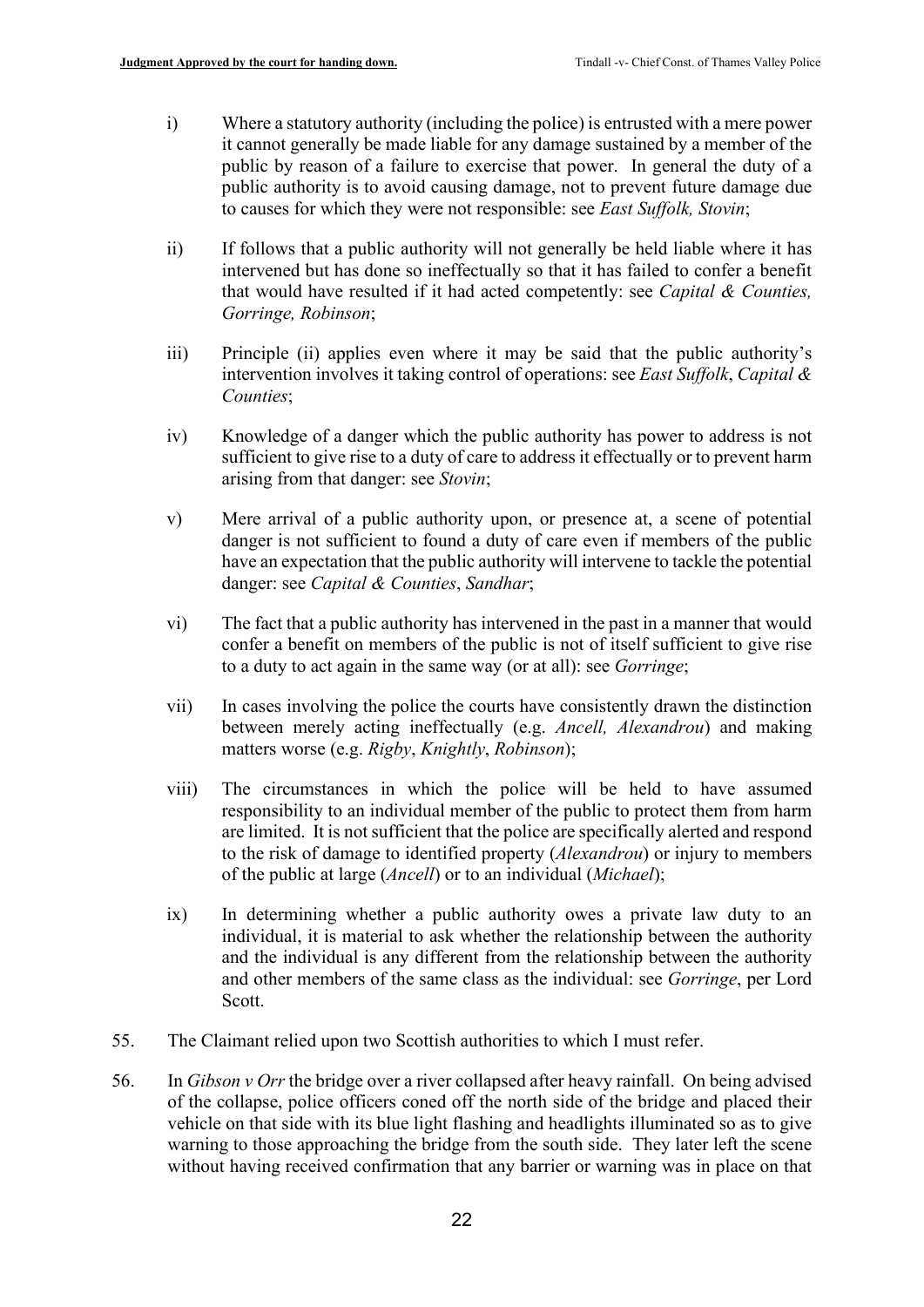side. Shortly thereafter a car in which the pursuer was a passenger drove onto the bridge and fell into the river, killing all the occupants apart from the pursuer. The defender, who was responsible for the officers, conceded that the accident was foreseeable but contended that no duty of care existed so as to attach liability for the accident to him. The Lord Ordinary, Lord Hamilton, rejected that submission and held that a duty of care had been owed.

- 57. The Lord Ordinary reached his conclusion by applying *Caparo's* tri-partite test. He held that, in addition to the conceded foreseeability, there was a sufficient relationship of proximity and that it was fair just and reasonable to impose a duty. He considered that, having taken control of the hazard on the public road, the police were in a sufficiently proximate relationship with road users likely to be immediately and directly affected by that hazard and that the duty might extend not merely to the manner of their exercise of control but also their relinquishing of it. In concluding that it was fair just and reasonable to impose a duty of care, he took into account that there was no problem of inconsistency with their instructions or with duties owed to other persons.
- 58. The Lord Ordinary was referred to some of the authorities to which I have referred above, including *Hill v Chief Constable of West Yorkshire*, *Alexandrou*, *Ancell*, and *Capital & Counties*, all of which he distinguished. He was also referred to "the proposition that the common law does not impose liability for what are called "pure omissions."" His response was:

"Of course, where no pre-existing relationship exists, a failure to act may not, whatever the moral obloquy, amount in law to a breach of duty of care (as in failure to stop a blind stranger stepping out in front of busy traffic), while a positive act (as in carelessly walking into such a stranger and propelling him in front of such traffic) may well do so. However, where a relationship does pre-exist, whether with an individual or with a limited group of persons, the distinction between acts and omissions becomes less important."

- 59. It is evident that the Lord Ordinary regarded the attendance of the police (and, possibly, having stationed their car for a time on the south side of the bridge) as giving rise to a pre-existing relationship. He also drew the distinction between cases where the police were not acting within the scope of their "core duty" to prevent and detect crime, but within the scope of their civil function in relation to road traffic operations. In that regard, it is material that neither *East Suffolk* nor *Stovin* was cited to him. It is also material that the decision was reached at a time when *Caparo* had taken over from *Anns*  as the dominant attempt to achieve a single universal formula for the circumstances in which a duty of care should be held to exist.
- 60. I accept that Lord Hope of Craighead at [79] of *Van Colle v Chief Constable of the Hertfordshire Police* [2009] 1 AC 225 said that the Lord Ordinary's decision deserved to be read carefully. However, Lord Hope's observation was before the corrective reemphasis of the principled orthodoxy of *East Suffolk*, *Stovin* and *Gorringe* in the recent decisions of the Supreme Court to which I have referred*.* If *Gibson v Orr* were to fall for decision now in England or Wales, it would in my judgment be both unnecessary and inappropriate to resort to a *Caparo* approach as if the facts of the case were outside the ambit of previously established decisions and principle: see [46] above. I do not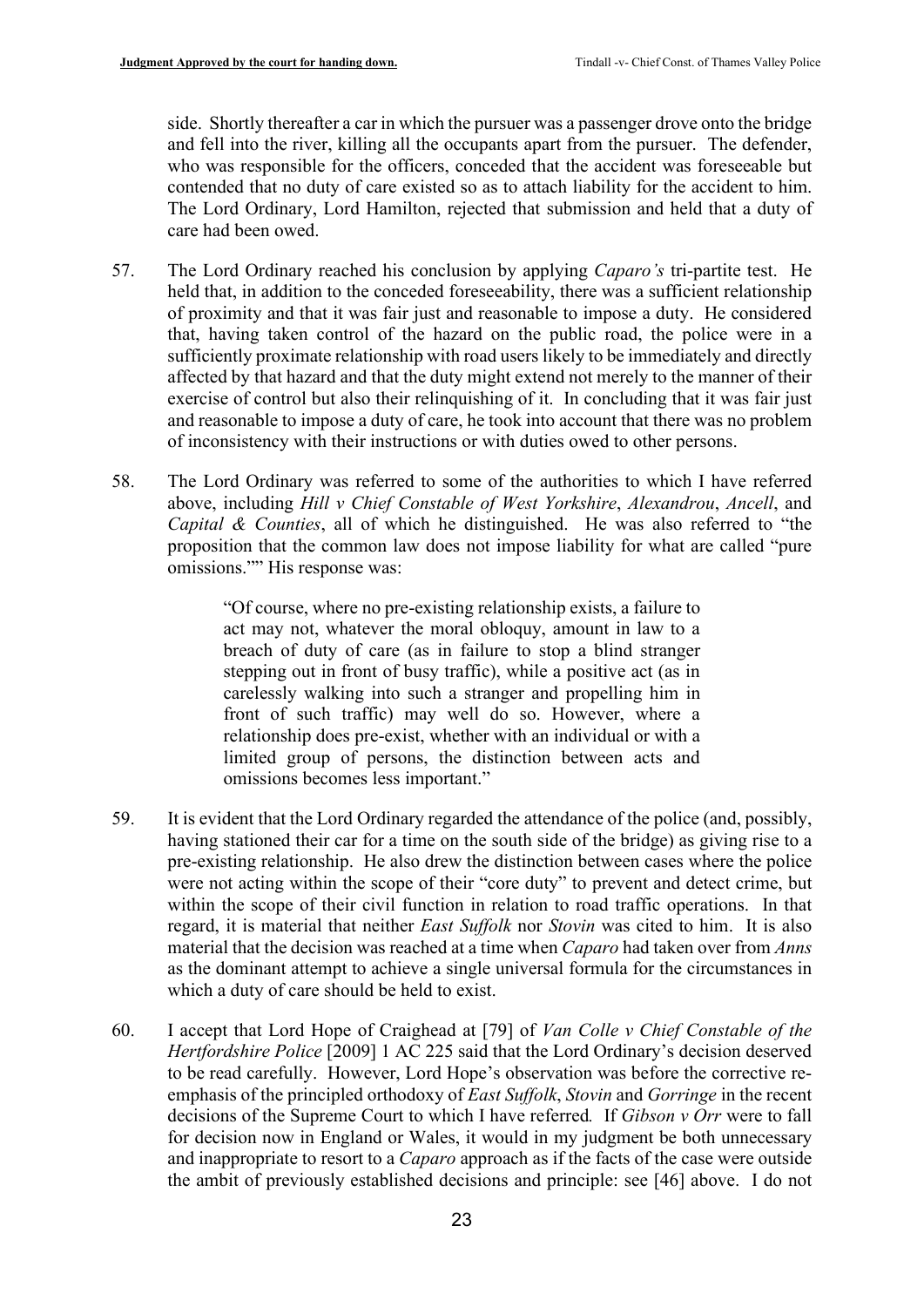accept that drawing a distinction between the core duty to prevent and detect crime and their civil function in relation to road traffic operations is appropriate. What matters in either case is that the police are acting in accordance with powers conferred upon them. The Claimant in the present case did not submit that the policy of the statute conferring such powers on the police to discharge their road traffic functions was to create a right to compensation; and I am not aware of any such policy either as affecting the present case or as affecting *Gibson v Orr*: see [\[27\]](#page-11-0) above.

- 61. The second Scottish authority relied upon by the Claimant is *A J Allan (Blairnyle) Ltd. v Strathclyde Fire Board* [2016] SC 304. The owners of a farmhouse called the fire service to attend a fire that had broken out from a stove in the kitchen. The fire brigade attended and extinguished the fire. However, their extinguishing of the fire was ineffectual because it reignited in the early hours of the following morning and burned down the house completely. The claim failed on the basis that the duty of the fire brigade was not negligently to add to the damage which the owners would have suffered if the fire service had done nothing. In other words, it was a duty not to inflict a fresh injury, and no breach of that duty of care was averred to have occurred.
- 62. All three judges referred to *Gibson v Orr*. Lady Paton considered that "the carefully developed, policy-based, more restrictive approach currently approved and adopted by the UK Supreme Court must be followed by the Scottish courts contrary to the views expressed in the Outer House in … *Gibson v Orr* …": see [26]. Lady Dorrian considered that "*Gibson v Orr* may not unreasonably be analysed as a case where their taking control of and then abandoning a known hazard was at least analogous with a situation where the authority created the damage or made the situation worse, having regard to the reference to *Knightly v Johns and ors* and *Rigby v Chief Constable, Northamptonshire Police*": see [50]. To similar effect, Lord Drummond Young referred to the Lord Ordinary having said that *Gibson v Orr* "could be regarded as one where the necessary proximity was brought into existence through an assumption of responsibility. The same approach might well be taken where the police undertake the direction of traffic; once again there is an assumption of control of a situation which may present a hazard. The notion of control also underlies the liability of roads authorities in Scots law to take reasonable care to remove hazards, …": see [62]. At [91] he drew a distinction between cases involving the police dealing with traffic or hazards on the roads and work performed in the detection of crime and the detection of the perpetrators of crime.
- 63. If the decision in *Gibson v Orr* represented the law of England and Wales it would provide persuasive support for the Claimant in this case. However, and in respectful agreement with Lady Paton, I consider that the decision and reasoning in *Gibson v Orr*  is inconsistent with the weight of authority to which I have referred above
- 64. Whatever the reason for the difference of approach, the application of the principles to which I have referred would indicate that what the police did in *Gibson v Orr* was a failure to confer a benefit (in the form of warning by lights or otherwise) upon the road users who might drive along that stretch of road. Theirs was an ineffectual intervention, just as if they had failed to respond to a call out, or had got lost, or had hit a tree on the way. As it was, they did arrive but their response was inadequate and transient. As such, what was complained of was an omission to act so as to protect the pursuer from harm. Nothing about their temporary intervention made the position more dangerous for those who drove along the road after they had left than it would have been had they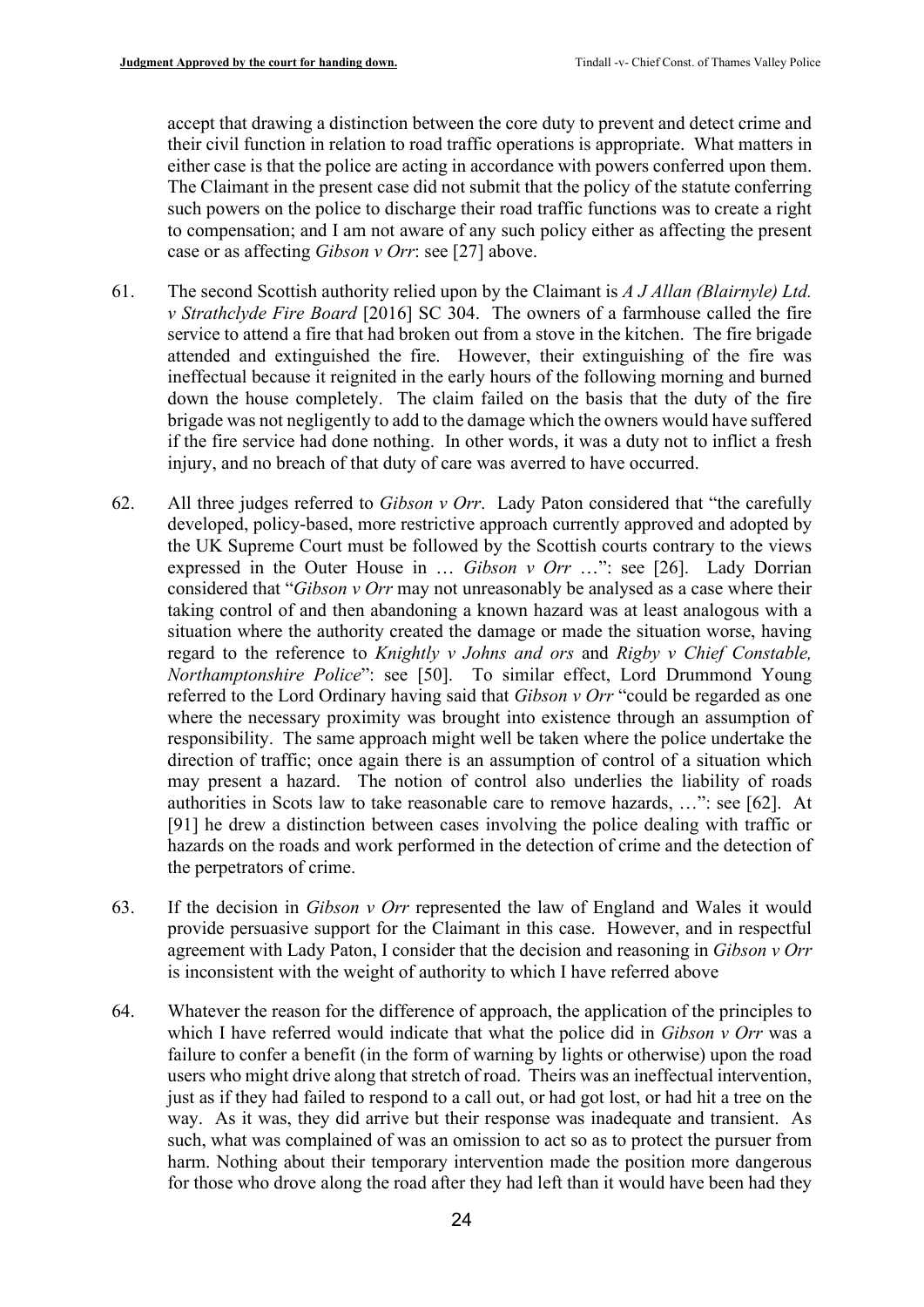never attended. The situation after their temporary intervention was exactly the same is it had been before they arrived: the bridge was down and there were no lights or other warnings of danger. It is therefore wrong to suggest that they made matters worse.

65. With all respect to the judges who have expressed a contrary opinion, it is in my view incorrect to suggest that the police in *Gibson v Orr* assumed responsibility for the safety of the road, since that is palpably what they did not do. In my judgment a finding of assumption of responsibility on the facts of *Gibson v Orr* is inconsistent with the decisions in *East Suffolk*, *Stovin*, and *Capital & Counties*. It is also inconsistent with Lord Reed's authoritative statements of principle in *Robinson* set out above. Had the officers been private citizens who had temporarily stopped and illuminated the scene with their lights (or even, as suggested in argument before us, had they also put out a warning triangle) and then chosen to leave, it would not have been reasonably arguable that they would have come under a duty of care as now suggested either on the basis of an assumption of responsibility or otherwise. A senior officer of the fire-brigade taking control of firefighting does not assume responsibility so as to come under a duty of care to prevent harm. I see no basis upon which properly to distinguish the temporary actions of a police officer attending a scene of potential danger. Nor do I consider that any difference of approach is called for because the police were on traffic duties and not attempting to prevent crime: see [\[49\]](#page-18-0) above. Finally, I do not accept that there was any "pre-existing relationship" between the police and pursuer, who knew nothing of each other's existence or involvement before the accident.

# **Discussion and conclusion**

- 66. The claimant's submissions attach a significance to the departure of Mr Kendall that, in my judgment, it cannot bear. It is plain that, notwithstanding the pleading, the Claimant's case at its highest is that the arrival and presence of the police caused Mr Kendall to assume (privately) that they would act in a certain way, which influenced him to decide for himself to go to hospital in the ambulance: see [\[8\]](#page-4-0)-[\[9\]](#page-4-1) above. That, as I have explained, is not a proper basis for holding that the police came under a private law duty to prevent road-users from suffering harm: see [29] above. The allegation in [58] of the Particulars of Claim that negligence on the part of the police caused Mr Kendall to cease his own attempts to warn other motorists is equally unsupportable. By the time that Mr Kendall decided to leave in the ambulance the police had not done anything that could reasonably be described as negligent which may have contributed to his decision. I therefore reject the submission that the police made matters worse by reference to the departure of Mr Kendall.
- 67. The second aspect of the police's conduct that the Master considered raised an arguable case on making matters worse was their transient intervention by putting out their "Police Slow" warning sign, sweeping debris from the road, taking down the sign and leaving. This is a paradigm example of a public authority responding ineffectually and failing to confer a benefit that may have resulted if they had acted more competently. In the present case the police were confronted by a dangerous stretch of road which (it is to be assumed) they had power to render less dangerous by a competent response. They failed to take steps that might have prevented harm being suffered but they did not make matters worse: they merely left the road as they found it. There is, in my judgment, no material distinction to be drawn between the facts of this case and a case where the fire brigade attends, makes ineffectual attempts to control or extinguish the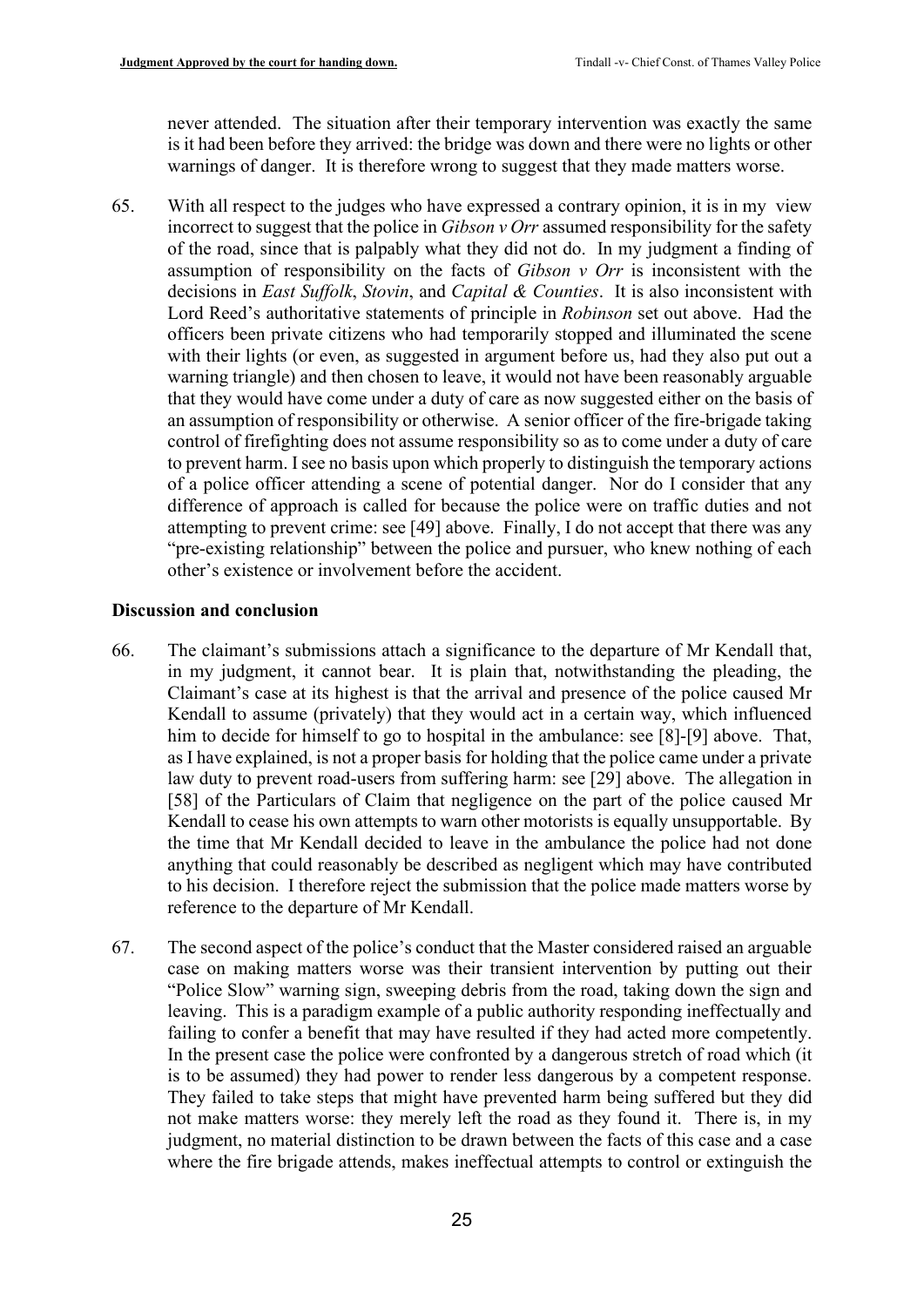fire and then leaves. *Capital & Counties* establishes that, in such circumstances, no duty of care is owed, breach of which could give rise to a claim for damages.

- 68. I do not accept that by taking down the "Police Slow" sign the police made matters worse within the meaning of the principles that are now to be applied. In my judgment the present case is closely analogous to the facts in *Gorringe*, albeit with a compressed timescale. The police officers' failure to keep the sign in position was, in my judgment, a failure to confer a benefit and not a case of making matters worse. Furthermore, an appreciation by the police that the road was dangerous because of ice (which is to be assumed for present purposes) did not impose on them a duty to act to prevent the danger, as is shown by the facts and result in both *Stovin* and *Sandhar*.
- 69. For these reasons, I consider that the facts of this case fall squarely within the principles that apply when a public authority acting in pursuit of a power conferred by statute fails to confer a benefit. There is no scope for reinventing the tortious wheel by the application of *Caparo*-type analysis, for the reasons I have already given.
- 70. Turning to Ground 2, the Master did not explain why she considered it to be arguable that the police had assumed responsibility so as to give rise to a duty of care to prevent harm. In respectful disagreement with her decision, I consider the proposition to be unarguable.
- 71. I cannot accept the Claimant's submission that a duty can arise in circumstances "where a defendant had the power to exercise physical control, or at least influence, over a third party, including a physical scene (such as the accident scene in the present case) and, absent their negligence, ought to have exercised such physical control." The submission is far too wide. If correct, it would mean that whenever a public authority has the power to prevent harm and, if acting competently, ought to have prevented it, then a duty of care to prevent the harm arises. This is directly contrary to the firmly established principles that are set out in and derived from the authorities to which I have referred
- 72. The Claimant cites a passage from the judgment of Lord Toulson in *Michael* that I have set out at [\[45\]](#page-15-0) above in support of what she calls the "control exception". Comparison with what Lord Toulson described as the "classic example" demonstrates how far removed it is from the present case. In *Dorset Yacht* the prison officers had created the danger by bringing the borstal trainees who were in their custody and under their control onto the island and into close proximity with the boats to which damage was caused. The officers knew or ought to have known that the trainees were likely to try to escape and to take a vessel in attempting to make good their escape; but they went to bed leaving them unsupervised. It was therefore a case where the officers' control over the trainees was (or should have been) complete, the trainees were a known source of danger, and the officers introduced the danger into close physical proximity to the claimants' boats. In the present case, the officers came across a potential danger for the existence of which they had not in any way been responsible. This is not to be equated with a case where a public authority has been responsible for the creation of the danger by the manner in which it has exercised control over a third party or failed to exercise the power to control which it had. We were referred by the Claimant to *Couch v Attorney General (No 1)* [2008] 3 NZLR 725, which concerned the liability of the New Zealand Department of Correctios to the victims of a robbery committed by a convicted offender who had been released on licence from prison. I accept that the